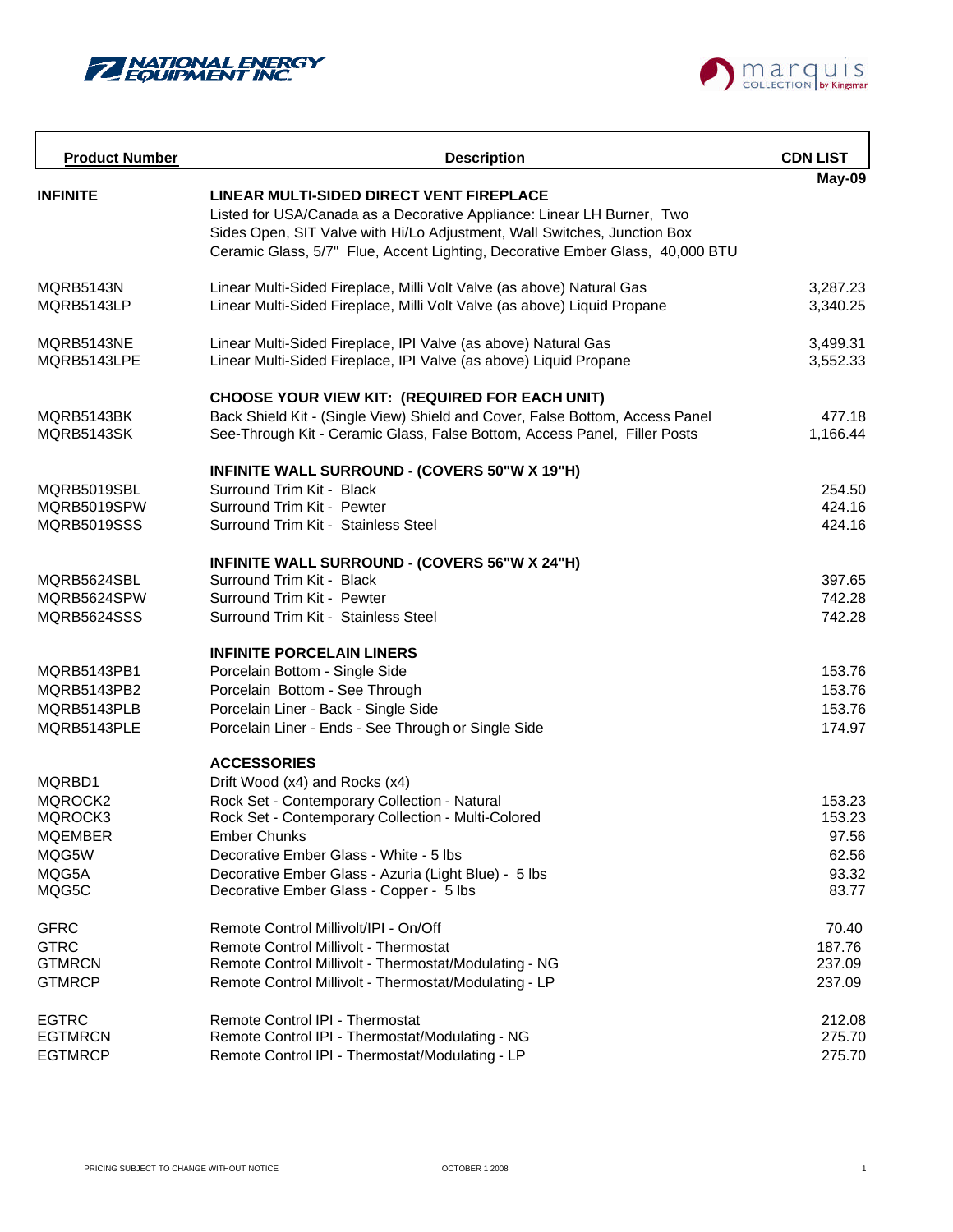



| <b>Product Number</b> | <b>Description</b>                                                        | <b>CDN LIST</b> |
|-----------------------|---------------------------------------------------------------------------|-----------------|
|                       | <b>VENTING ACCESSORIES:</b>                                               |                 |
| Z57HSK5               | Horizontal Vent Starter Kit - 5/7" X 5 FT Flex, Termination, Wall Thimble | 265.10          |
|                       | Wall Thimble Shield, Screws, and Mill Pac                                 |                 |
| Z57HT                 | <b>Horizontal Vent Termination</b>                                        | 128.31          |
| <b>FDVHSS</b>         | <b>Horizontal Stucco Shield</b>                                           | 39.23           |
| <b>FDVHSCU</b>        | <b>Horizontal Safety Cage</b>                                             | 85.89           |
| ZDVWT                 | <b>Horizontal Wall Thimble</b>                                            | 45.60           |
| Z57WTS                | Horizontal Wall Thimble Shield (Enclosures under 72")                     | 24.39           |
| <b>ZDVSS</b>          | Siding Shield - Heat Deflector for FDVHT Round Termination                | 13.79           |
| ZDVSSLR               | Siding Shield - Large Return - for FDVHSQ or FDVHT                        | 48.78           |
| Z57VT                 | Vertical Vent Termination - Convertible Between 15' & 40' Vertical        | 146.33          |
| ZDVAIS                | <b>Attic Insulation Shield</b>                                            | 67.87           |
| ZDVVOS                | <b>Offset Support</b>                                                     | 28.63           |
| <b>ZDVFS</b>          | <b>Firestop Spacer</b>                                                    | 28.63           |
| <b>ZDVRS</b>          | Roof Support                                                              | 42.42           |
| ZDV48GP               | Galvanized Pipe 7" Dia. x 48" (Vertical Installations)                    | 45.60           |
| ZDVAAF                | Flashing 7" c/w Storm Collar (1/12 to 7/12)                               | 60.44           |
| ZDVAF2                | Flashing 7" c/w Storm Collar (8/12 to 12/12)                              | 78.47           |
| ZDVAF3                | Flashing 7" c/w Storm Collar Flat                                         | 75.29           |
| ZDV7SC                | Storm Collar 7"                                                           | 14.85           |
| Z57FK5                | Flex Kit (5" & 7" Dia.) x 5' Expanded (c/w Springs, Screws, Mill Pac)     | 131.49          |
| Z57FK8                | Flex Kit (5" & 7" Dia.) x 8' Expanded (c/w Springs, Screws, Mill Pac)     | 185.57          |
| Z57FK20               | Flex Kit (5" & 7" Dia.) x 20' Expanded (c/w Springs, Screws, Mill Pac)    | 358.41          |
| ZDV5FC                | Flex Connector 5" Diameter                                                | 18.03           |
| ZDV7FC                | Flex Connector 7" Diameter                                                | 20.15           |
| ZDV5FCL               | Flex Clamp 5"                                                             | 10.60           |
| ZDV7FCL               | Flex Clamp 7"                                                             | 10.60           |
| ZDV4SS                | Spring - Standoff Spacer for Inner Pipe                                   | 10.60           |
| Z57DFA                | Hard Pipe Adapter - 5/8"                                                  | 63.62           |
|                       |                                                                           |                 |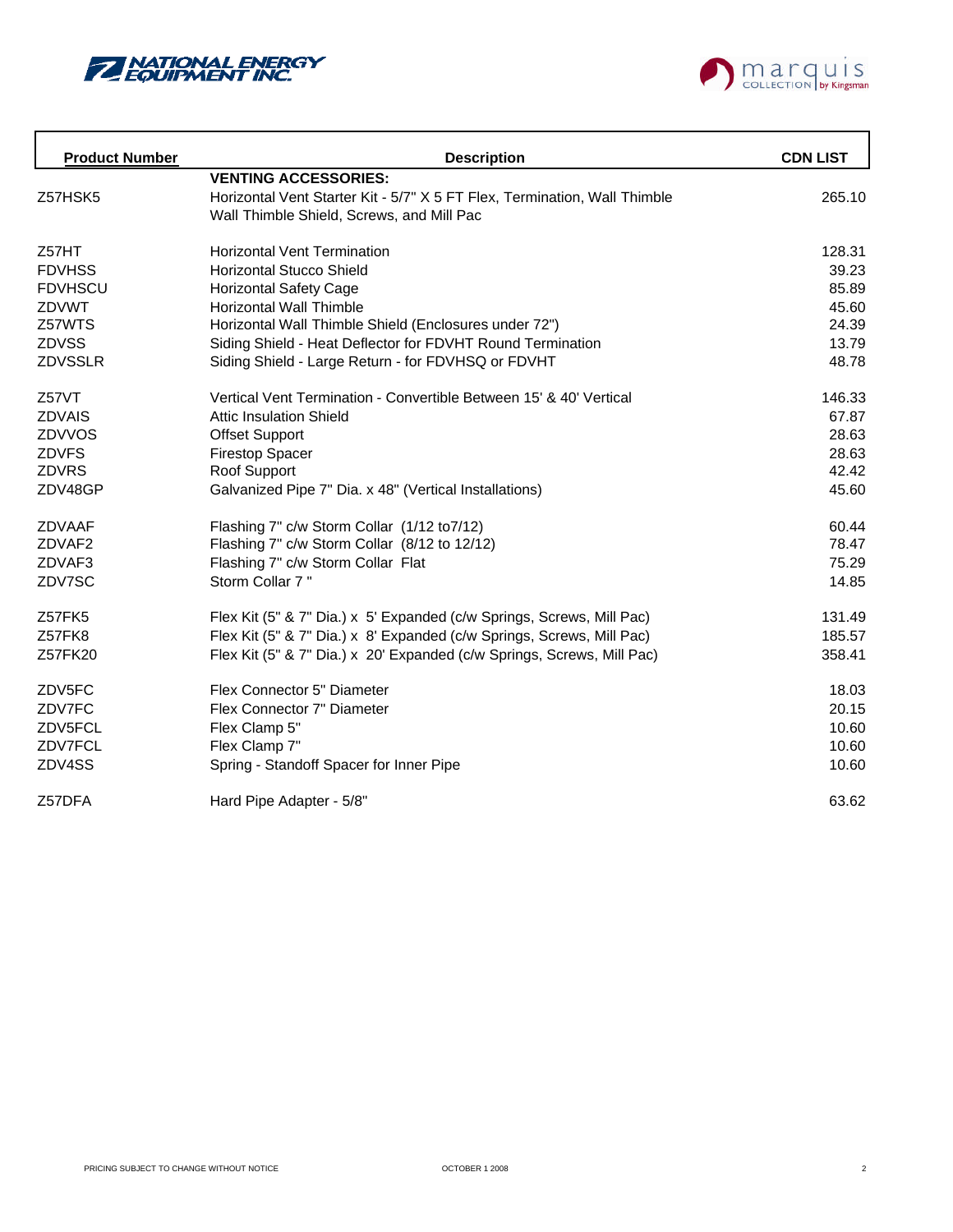

 $\mathbf{r}$ 



| <b>Product Number</b>                                                                        | <b>Description</b>                                                                                                                                                                                                                           |                                  | <b>CDN LIST</b>                                         |
|----------------------------------------------------------------------------------------------|----------------------------------------------------------------------------------------------------------------------------------------------------------------------------------------------------------------------------------------------|----------------------------------|---------------------------------------------------------|
| Aurora                                                                                       | <b>ZERO CLEARANCE OUTDOOR GAS FIREPLACE - 42" WIDE:</b><br>Listed for USA/Canada For Outdoor Use Only, SIT Nova TMV Valve with Hi/Lo Adjustment<br>Wall Switch, Stainless Steel Screens, Framing 42 1/8" W x 38 1/4" H x 18 1/2" D           |                                  |                                                         |
| KIN OFP42N<br>KIN OFP42NS                                                                    | Outdoor Fireplace, Satin Coat Black, Milli Volt (as above) NG, 55,000 BTU<br>Outdoor Fireplace, Stainless Steel, Milli Volt (as above) NG, 55,000 BTU                                                                                        | \$<br>\$                         | 1,352.01<br>2,094.29                                    |
| KIN 42OFP-CKLP                                                                               | Conversion Kit - To Liquid Propane - 55,000 BTU                                                                                                                                                                                              | \$                               | 62.56                                                   |
| <b>KIN MQROCK2</b><br><b>KIN MQROCK3</b><br>KIN LOGF37                                       | <b>ORDER ROCK SET OR LOG SET</b><br>Rock Set - Contemporary Collection - Natural<br>Rock Set - Contemporary Collection - Multi-Colored<br>Log Set - Fiber Split Oak (OFP42)                                                                  | \$<br>\$<br>\$                   | 153.23<br>153.23<br>371.14                              |
| KIN MOG10W<br>KIN MQG10B<br>KIN MQSS11                                                       | DECORATE THE BOTTOM OF THE FIREPLACE<br>Decorative Glass - 1/2 White - 10lbs<br>Decorative Glass - 1/4 Black - 10lbs<br>Silica Sand - 11 lbs                                                                                                 | \$<br>\$<br>$\mathfrak{S}$       | 80.59<br>88.01<br>37.11                                 |
| KIN OFP42SS<br>KIN OFP42WCSS<br>KIN OFP42WCBL<br>KIN OFP42RLT<br>KIN OFP42RLH<br>KIN OFP42SA | FIREPLACE ACCESSORIES OPTIONS:<br>Surround - Stainless Steel<br><b>Weather Cover - Stainless Steel</b><br>Weather Cover - Black<br><b>Brick Liner - Traditional</b><br>Brick Liner - Herringbone<br>Spark Assist - (AA Battery not included) | \$<br>\$<br>\$<br>\$<br>\$<br>\$ | 477.18<br>344.63<br>132.55<br>291.61<br>291.61<br>47.72 |
| <b>KIN DCHS</b><br><b>KIN GFRC</b>                                                           | Remote Control Heat shield - (For ZIRC, ZART)<br>Remote Control Millivolt/IPI - On/Off                                                                                                                                                       | \$<br>\$                         | 25.88<br>70.40                                          |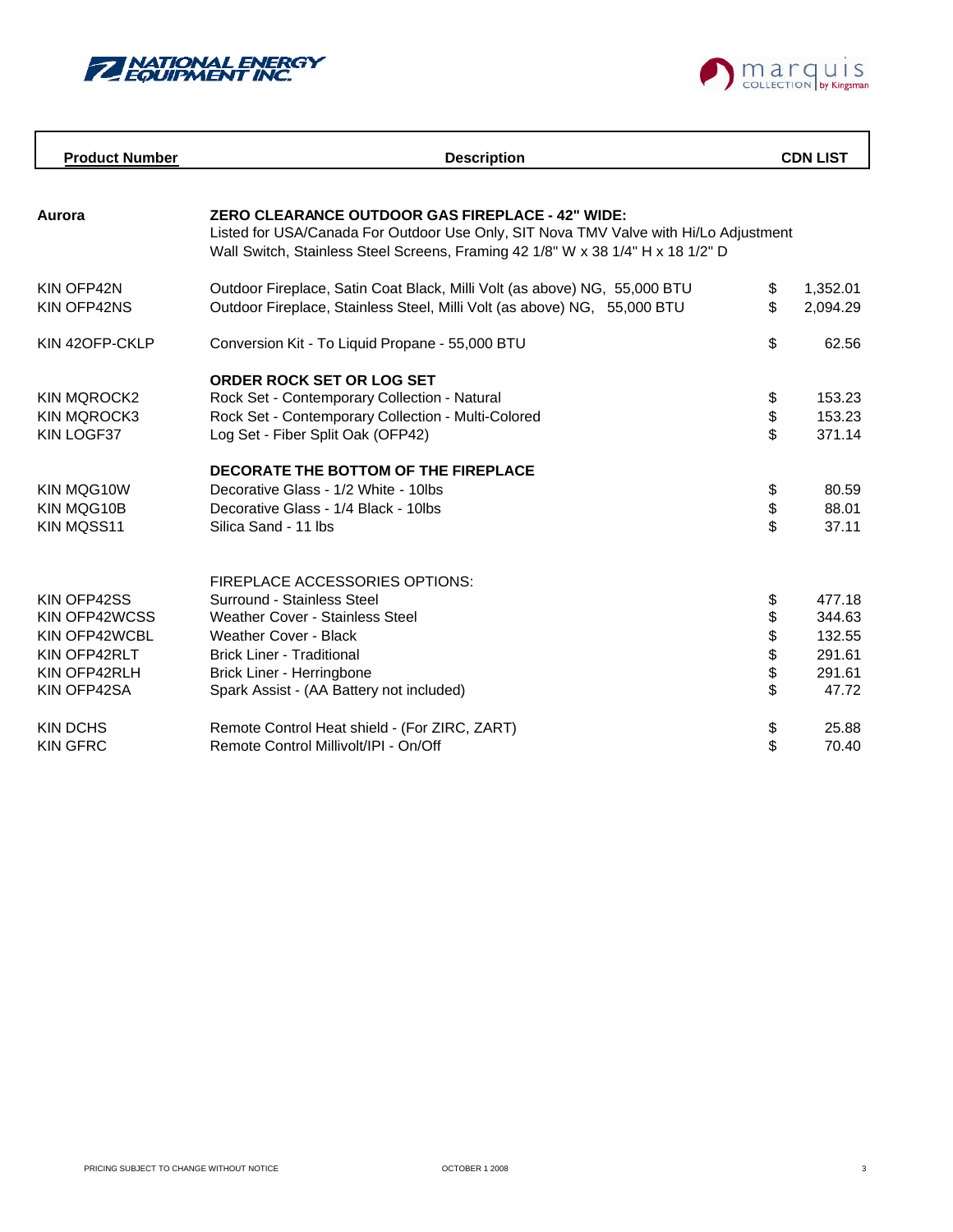



| <b>Product Number</b> | <b>Description</b>                                                              |      | <b>CDN LIST</b> |
|-----------------------|---------------------------------------------------------------------------------|------|-----------------|
| <b>GEMINI</b>         | MULTI-SIDED SEE-THROUGH DIRECT VENT FIREPLACE:                                  |      |                 |
|                       | Listed for USA/Canada as a Decorative Appliance, Includes: Triple Burner,       |      |                 |
|                       | Three Sides Open, SIT Nova Valve with Hi/Lo Adjustment, Wall Switch,            |      |                 |
|                       | Ember Ash Kit, Tempered Glass, 4/7" Flue, Sloped Back, 30,000 BTU               |      |                 |
|                       |                                                                                 |      |                 |
| KIN MDVR31N           | Multi-Sided Fireplace, RH Burner, Milli Volt (as above) Natural Gas             | \$   | 2,185.44        |
| KIN MDVR31LP          | Multi-Sided Fireplace, RH Burner, Milli Volt (as above) Liquid Propane          | \$   | 2,185.44        |
| KIN MDVR31NE          | Multi-Sided Fireplace, RH Burner, Electronic Ignition (as above) Natural Gas    | \$   | 2,390.65        |
| KIN MDVR31LPE         | Multi-Sided Fireplace, RH Burner, Electronic Ignition (as above) Liquid Propane | \$   | 2,390.65        |
| KIN MDVL31N           | Multi-Sided Fireplace, LH Burner, Milli Volt (as above) Natural Gas             | \$   | 2,185.44        |
| KIN MDVL31LP          | Multi-Sided Fireplace, LH Burner, Milli Volt (as above) Liquid Propane          | \$   | 2,185.44        |
| KIN MDVL31NE          | Multi-Sided Fireplace, LH Burner, Electronic Ignition (as above) Natural Gas    | \$   | 2,390.65        |
| KIN MDVL31LPE         | Multi-Sided Fireplace, LH Burner, Electronic Ignition (as above) Liquid Propane | \$   | 2,390.65        |
|                       | CHOOSE YOUR VIEW KIT AND CLEAN VIEW: (REQUIRED FOR EACH UNIT)                   |      |                 |
| KIN M30SK             | See-Through Kit - Tempered - 1x Large Glass, 1x Shield and Panel                | \$   | 457.61          |
| KIN Z36CVCK           | Designer Clean View Circulating Kit (Must be used on both sides, order two)     | \$   | 280.57          |
|                       |                                                                                 |      |                 |
|                       | WHEN ORDERING ROCK SET, A ROCK SUPPORT PLATFORM                                 |      |                 |
|                       | <b>MUST ALSO BE ORDERED</b>                                                     |      |                 |
| <b>KIN MQROCK3</b>    | Rock Set - Contemporary Collection - Multi Color                                | \$   | 153.23          |
| <b>KIN MQROCK2</b>    | Rock Set - Contemporary Collection - Natural                                    | \$   | 153.23          |
| <b>KIN MQRSP7</b>     | Rock Support Platform (MDV31/39)                                                | \$   | 270.40          |
| KIN LOGC31            | Log Set - Seven Piece Cast Split Oak (for GLMVF40 or MDV31)                     | \$   | 312.94          |
|                       | <b>MARQUIS WALL SURROUND COLLECTION</b>                                         |      |                 |
|                       | (A Z36CVCK must be installed in order to use a Wall Surround)                   |      |                 |
| KIN MQ36SWFBL         | Wall Surround - Flat - Black                                                    | \$   | 514.56          |
| KIN MQ36SWFPW         | Wall Surround - Flat - Pewter                                                   | \$   | 797.20          |
|                       | <b>MARQUIS WALL SURROUND ACCENTS</b>                                            |      |                 |
| KIN MQ36SWAKSB        | Wall Surround Accents - Keystone Black                                          | \$   | 96.29           |
| KIN MQ36SWAKSC        | Wall Surround Accents - Keystone Chrome                                         | \$   | 182.22          |
| KIN MQ36SWABBC        | Wall Surround Accents - Bands Black x 4, Chrome x 2                             |      | 182.22          |
| KIN MQ36SWACB         | Wall Surround Accents - Corner Black<br><b>ACCESSORIES OPTIONAL</b>             | \$   | 259.87          |
| KIN MDV38RLE          | Refractory Liner - End (Small Panel)                                            | \$   | 76.35           |
| KIN Z36FK             | Fan Kit w/Variable Speed Wall Mount Control (Temperature Sensing)               | \$   | 249.51          |
| KIN M31CSSL           | Child Safety Screen - Large Glass - MDV31/39                                    | \$   | 163.30          |
| KIN Z1MT              | <b>Thermostat Millivolt Wall Mount</b>                                          | \$   | 43.48           |
| KIN Z80PT             | Thermostat Programmable Digital Millivolt Wall Mount (1F80-40)                  | \$   | 177.04          |
| <b>KIN GFRC</b>       | Remote Control On/Off                                                           | \$   | 70.40           |
| <b>KIN GTRC</b>       | Remote Control - Thermostat                                                     |      | 187.76          |
| <b>KIN GTMRCN</b>     | Remote Control - Thermostat/Modulating - NG                                     | \$\$ | 237.09          |
| <b>KIN GTMRCP</b>     | Remote Control - Thermostat/Modulating - LP                                     |      | 237.09          |
| <b>KIN GTFRCN</b>     | Remote Control - Thermostat/Modulating/Fan - NG                                 | \$   | 330.27          |
| <b>KIN GTFRCP</b>     | Remote Control - Thermostat/Modulating/Fan - LP                                 | \$   | 330.27          |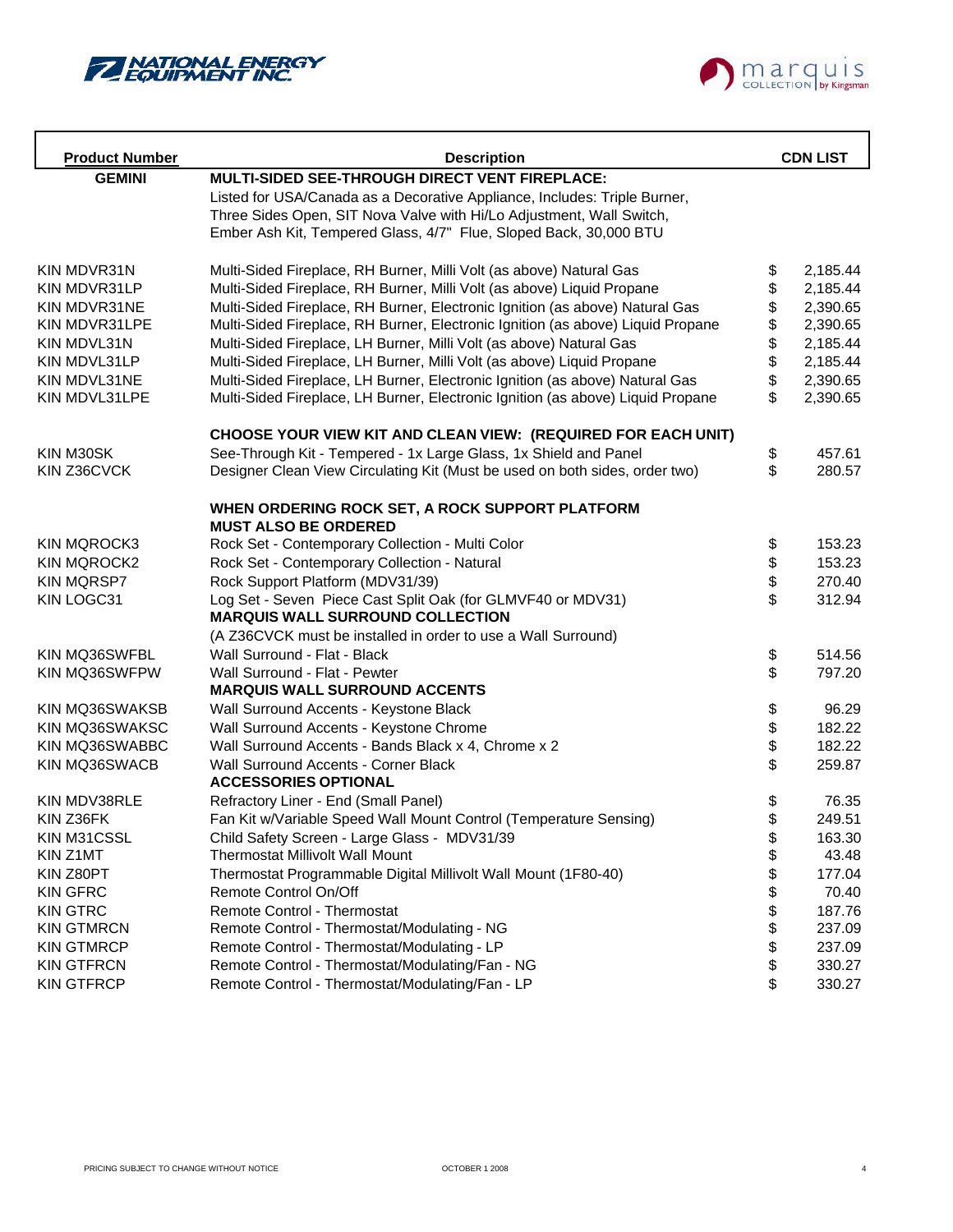



| <b>Product Number</b> | <b>Description</b>                                                     |        | <b>CDN LIST</b> |
|-----------------------|------------------------------------------------------------------------|--------|-----------------|
| <b>SERENITY</b>       | ZERO CLEARANCE DIRECT VENT GAS FIREPLACES - 19" WIDE                   |        |                 |
|                       | Listed for USA/Canada, Tube Burner, Ceramic Glass, SIT Nova Adjustable |        |                 |
|                       | Valve, On/Off Switch, 4"/7" Top Flue, Framing 19 5/8 W x 33 H x 15" D  |        |                 |
| KIN MQZDV1917N        | Fireplace Heater, Milli Volt Valve (as above) Natural Gas, 17,000 BTU  | \$     | 1,495.16        |
|                       | Approved for Bedroom and Mobile Home.                                  |        |                 |
| KIN MQZDV1917LP       | Fireplace Heater, Milli Volt Valve (as above) Propane, 17,000 BTU      | \$     | 1,495.16        |
|                       | Approved for Bedroom and Mobile Home.                                  |        |                 |
|                       | LOG SET: (REQUIRED FOR EACH UNIT)                                      |        |                 |
| KIN MQLOGC19          | Log Set - Split Oak                                                    | \$     | 154.82          |
|                       | <b>GRILL AND ARCH DOOR KIT: (Required for each unit)</b>               |        |                 |
| KIN MQ19GDBL          | Grill and Arch Door Kit - Diamond Pattern - Black                      | \$     | 314.94          |
| KIN MQ19GDCV          | Grill and Arch Door Kit - Diamond Pattern - Vintage Copper Vein        | \$     | 409.31          |
| KIN MQ19GDPW          | Grill and Arch Door Kit - Diamond Pattern - Pewter                     | \$     | 409.31          |
| KIN MQ19GLBL          | Grill and Arch Door Kit - Leaf Pattern - Black                         | \$     | 314.94          |
| KIN MQ19GLCV          | Grill and Arch Door Kit - Leaf Pattern - Vintage Copper Vein           | \$     | 409.31          |
| KIN MQ19GLPW          | Grill and Arch Door Kit - Leaf Pattern - Pewter                        | \$     | 409.31          |
|                       | FINISHING SURROUND: (Required for each unit)                           |        |                 |
| KIN MQ19SABL          | Surround - Arch - Black                                                | \$     | 314.94          |
| KIN MQ19SACV          | Surround - Arch - Vintage Copper Vein                                  |        | 409.31          |
| KIN MQ19SAPW          | Surround - Arch - Pewter                                               |        | 409.31          |
| KIN MQ19SSBL          | Surround - Straight - Black                                            | \$\$\$ | 314.94          |
| KIN MQ19SSCV          | Surround - Straight - Vintage Copper Vein                              |        | 409.31          |
| KIN MQ19SSPW          | Surround - Straight - Pewter                                           | \$     | 409.31          |
|                       | <b>FIREPLACE ACCESSORY OPTIONS:</b>                                    |        |                 |
| KIN MQ19PL            | Porcelain Reflective Panel Liner                                       | \$     | 345.69          |
| KIN MQ19RL            | <b>Brick Liner</b>                                                     | \$     | 166.48          |
| KIN MQ19FK            | Fan Kit w/Variable Wall Mount Speed Control (Temperature Sensing)      | \$     | 255.56          |
| KIN Z1MT              | <b>Thermostat Millivolt Wall Mount</b>                                 |        | 43.48           |
| KIN Z80PT             | Thermostat Programmable Digital Millivolt Wall Mount (1F80-40)         | \$     | 177.04          |
| <b>KIN GFRC</b>       | Remote Control On/Off                                                  | \$     | 70.40           |
| <b>KIN GTRC</b>       | <b>Remote Control - Thermostat</b>                                     | \$     | 187.76          |
| <b>KIN GTMRCN</b>     | Remote Control - Thermostat/Modulating - NG                            | \$     | 237.09          |
| KIN GTMRCP            | Remote Control - Thermostat/Modulating - LP                            | \$     | 237.09          |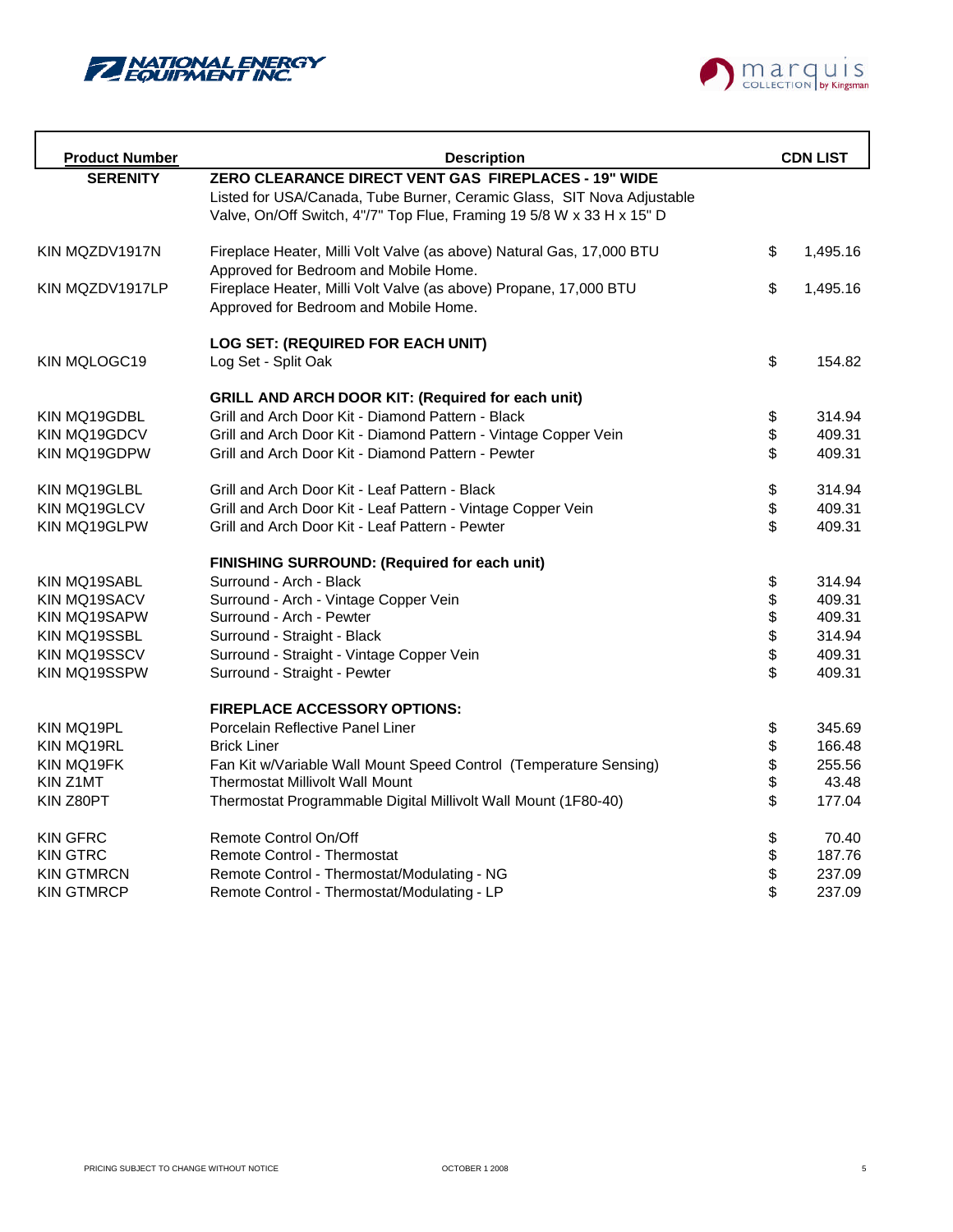



| <b>Product Number</b>                                                    | <b>Description</b>                                                                                                                                                                                                                                                                                                     |                      | <b>CDN LIST</b>                              |
|--------------------------------------------------------------------------|------------------------------------------------------------------------------------------------------------------------------------------------------------------------------------------------------------------------------------------------------------------------------------------------------------------------|----------------------|----------------------------------------------|
| <b>SKYLINE</b><br>3328                                                   | <b>ZERO CLEARANCE DIRECT VENT GAS FIREPLACES - 33" WIDE</b><br>Listed for USA/Canada, Ribbon Burner, SIT Nova Valve with Hi/Lo Adjustment<br>Wall Switch, Silica Sand, 4"/7" Sloped Flue, Viewing 25 1/2 W x 14 5/16"H,<br>Framing with Designer Clean View Kit 33 3/8"H x 33 7/8"W x 16 9/16" D                       |                      |                                              |
| KIN MQRB3328NT<br>KIN MORB3328LPT<br>KIN MQRB3328NTE<br>KIN MQRB3328LPTE | Fireplace Decorative, Tempered, Millivolt (as above) Natural Gas, 21,000 BTU<br>Fireplace Decorative, Tempered, Millivolt (as above) Propane, 22,500 BTU<br>Fireplace Decorative, Tempered, Electronic (as above) Natural Gas, 21,000 BTU<br>Fireplace Decorative, Tempered, Electronic (as above) Propane, 22,500 BTU | \$<br>\$<br>\$<br>\$ | 1,161.14<br>1,161.15<br>1,373.22<br>1,373.23 |
| KIN MQRB3328N<br>KIN MQRB3328LP                                          | Fireplace Heater, Ceramic, Millivolt (as above) Natural Gas, 25,000 BTU<br>Fireplace Heater, Ceramic, Millivolt (as above) Propane, 25,000 BTU                                                                                                                                                                         | \$<br>\$             | 1,340.34<br>1,340.34                         |
| KIN Z33CVCK                                                              | DESIGNER CLEAN VIEW KIT: (REQUIRED FOR EACH UNIT)<br>Designer Clean View Circulating Kit<br><b>MARQUIS WALL SURROUND COLLECTION</b><br>(A Z33CVCK must be installed in order to use a Wall Surround)                                                                                                                   | \$                   | 276.43                                       |
| KIN MQ33SWFBL                                                            | Wall Surround - Flat - Black                                                                                                                                                                                                                                                                                           | \$                   | 544.58                                       |
| KIN MQ33SWFPW                                                            | Wall Surround - Flat - Pewter<br><b>MARQUIS WALL SURROUND ACCENTS</b>                                                                                                                                                                                                                                                  | \$                   | 772.36                                       |
| KIN MQ36SWAKSB                                                           | Wall Surround Accents - Keystone Black                                                                                                                                                                                                                                                                                 | \$                   | 96.29                                        |
| KIN MQ36SWAKSC                                                           | Wall Surround Accents - Keystone Chrome                                                                                                                                                                                                                                                                                | \$                   | 182.22                                       |
| KIN MQ36SWABBC                                                           | Wall Surround Accents - Bands Black x 4, Chrome x 2                                                                                                                                                                                                                                                                    |                      | 182.22                                       |
| KIN MQ36SWACB                                                            | Wall Surround Accents - Corner Black<br>DECORATE THE BOTTOM OF THE FIREPLACE WITH DRIFT WOOD OR ROCKS:                                                                                                                                                                                                                 | \$                   | 259.87                                       |
| <b>KIN MQRBD1</b>                                                        | Drift Wood (x4) and Rocks (x4)                                                                                                                                                                                                                                                                                         |                      |                                              |
| <b>KIN MQROCK3</b>                                                       | Rock Set - Contemporary Collection - Multi Color                                                                                                                                                                                                                                                                       | \$                   | 153.23                                       |
| <b>KIN MQROCK2</b>                                                       | Rock Set - Contemporary Collection - Natural<br><b>Ember Chunks</b>                                                                                                                                                                                                                                                    | \$                   | 153.23<br>97.56                              |
| <b>KIN MQEMBER</b><br>KIN MQG10W                                         | Decorative Glass - 1/2 White - 10lbs                                                                                                                                                                                                                                                                                   | \$<br>\$             | 80.59                                        |
| KIN MQG10B                                                               | Decorative Glass - 1/4 Black - 10lbs                                                                                                                                                                                                                                                                                   | \$                   | 88.01                                        |
|                                                                          | <b>FIREPLACE ACCESSORY OPTIONS:</b>                                                                                                                                                                                                                                                                                    |                      |                                              |
| KIN MQRB33PL                                                             | Porcelain Reflective Panel Liner (3 PCE)                                                                                                                                                                                                                                                                               | \$                   | 264.04                                       |
| KIN MQRB33PB                                                             | Porcelain Reflective Bottom                                                                                                                                                                                                                                                                                            | \$                   | 137.85                                       |
| KIN Z33FK                                                                | Fan Kit w/Variable Wall Mount Speed Control (Temperature Sensing)                                                                                                                                                                                                                                                      | \$                   | 249.51                                       |
| KIN Z1MT                                                                 | Thermostat Millivolt Wall Mount                                                                                                                                                                                                                                                                                        | \$                   | 43.48                                        |
| KIN Z80PT                                                                | Thermostat Programmable Digital Millivolt Wall Mount (1F80-40)                                                                                                                                                                                                                                                         | \$                   | 177.04                                       |
| KIN Z33CSS                                                               | Child Safety Screen - 33" DV Fireplaces                                                                                                                                                                                                                                                                                | \$                   | 131.49                                       |
| <b>KIN GFRC</b>                                                          | Remote Control On/Off                                                                                                                                                                                                                                                                                                  | \$                   | 70.40                                        |
| <b>KIN GTRC</b>                                                          | <b>Remote Control - Thermostat</b>                                                                                                                                                                                                                                                                                     | \$                   | 187.76                                       |
| <b>KIN GTMRCN</b>                                                        | Remote Control - Thermostat/Modulating - NG                                                                                                                                                                                                                                                                            | \$                   | 237.09                                       |
| <b>KIN GTMRCP</b>                                                        | Remote Control - Thermostat/Modulating - LP                                                                                                                                                                                                                                                                            | \$                   | 237.09                                       |
| <b>KIN GTFRCN</b>                                                        | Remote Control - Thermostat/Modulating/Fan - NG                                                                                                                                                                                                                                                                        | \$                   | 330.27                                       |
| <b>KIN GTFRCP</b>                                                        | Remote Control - Thermostat/Modulating/Fan - LP                                                                                                                                                                                                                                                                        | \$                   | 330.27                                       |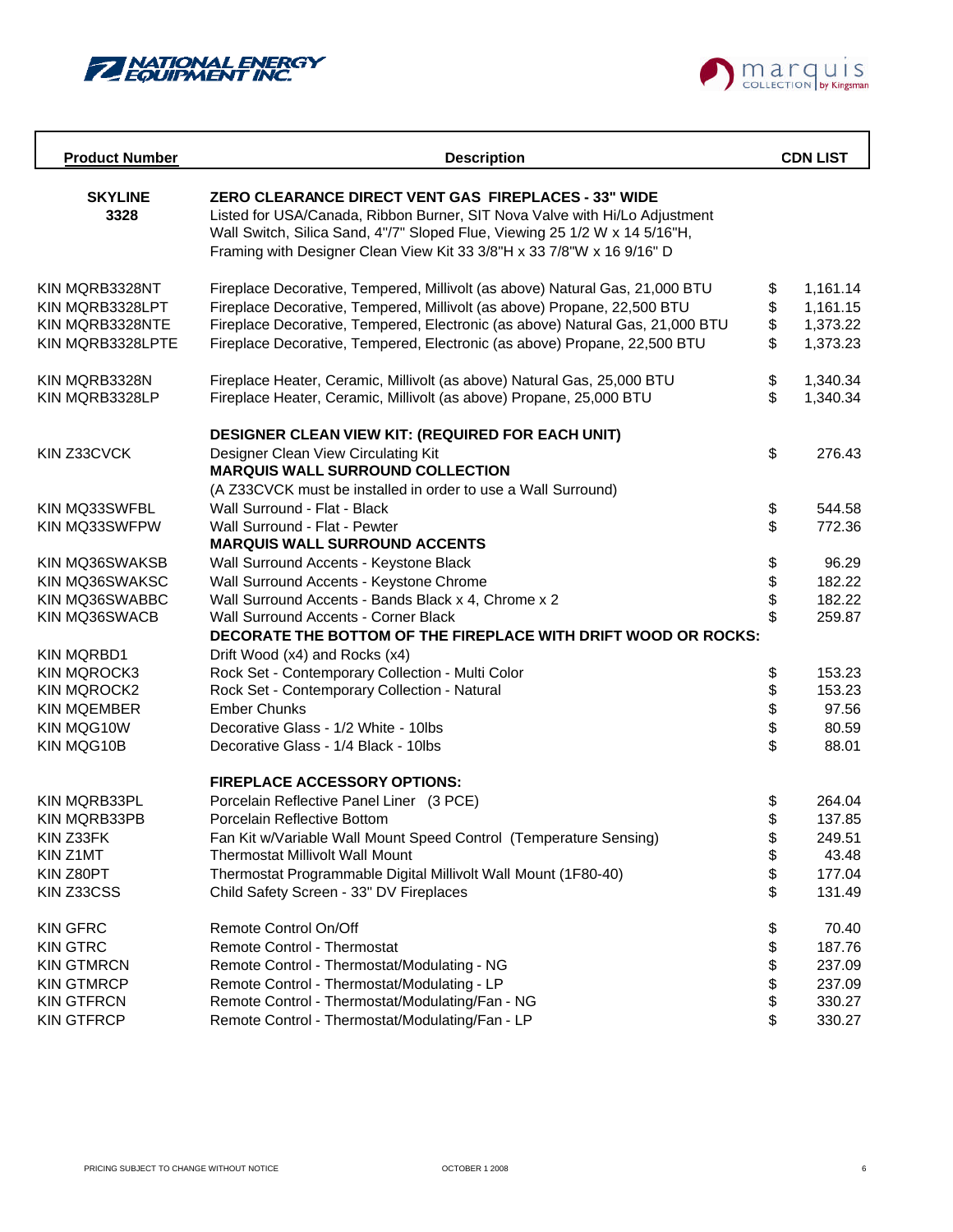



| <b>Product Number</b>    | <b>Description</b>                                                                               |          | <b>CDN LIST</b> |
|--------------------------|--------------------------------------------------------------------------------------------------|----------|-----------------|
| <b>SKYLINE</b>           | MULTI-SIDED - SEE THROUGH - DIRECT VENT FIREPLACE:                                               |          |                 |
| 3632                     | Listed for USA/Canada as a Decorative Appliance, Includes: Ribbon Burner,                        |          |                 |
|                          | Silica Sand, SIT Nova Valve with Hi/Lo Adjustment, Wall Switch,                                  |          |                 |
|                          | Tempered Glass, 4/7" Flue, Sloped Back, 30,000 BTU                                               |          |                 |
| KIN MQRB3632N            | Multi-Sided Fireplace, LH Burner, Milli Volt (as above) Natural Gas                              | \$       | 2,258.65        |
| KIN MQRB3632LP           | Multi-Sided Fireplace, LH Burner, Milli Volt (as above) Liquid Propane                           | \$       | 2,258.65        |
| KIN MQRB3632NE           | Multi-Sided Fireplace, LH Burner, Electronic Ignition (as above) Natural Gas                     | \$       | 2,470.73        |
| KIN MQRB3632LPE          | Multi-Sided Fireplace, LH Burner, Electronic Ignition (as above) Liquid Propane                  | \$       | 2,470.73        |
|                          | CHOOSE YOUR VIEW KIT AND CLEAN VIEW: (REQUIRED FOR EACH UNIT)                                    |          |                 |
| KIN M30SK                | See-Through Kit - Tempered - 1x Large Glass, 1x Shield and Panel                                 | \$       | 457.61          |
| KIN M39SK                | See-Through Kit - Ceramic - 2x Large Glass, 1x Shield and Panel, NG Orifice                      | \$       | 1,113.24        |
| KIN Z36CVCK              | Designer Clean View Circulating Kit (Must be used on both sides, order two)                      | \$       | 280.57          |
| <b>KIN MQRBD1</b>        | DECORATE THE BOTTOM OF THE FIREPLACE WITH DRIFT WOOD OR ROCKS:<br>Drift Wood (x4) and Rocks (x4) |          |                 |
| KIN MQROCK3              | Rock Set - Contemporary Collection - Multi Color                                                 | \$       | 153.23          |
| <b>KIN MQROCK2</b>       | Rock Set - Contemporary Collection - Natural                                                     | \$       | 153.23          |
| <b>KIN MOEMBER</b>       | <b>Ember Chunks</b>                                                                              | \$       | 97.56           |
| KIN MQG10W               | Decorative Glass - 1/2 White - 10lbs                                                             | \$       | 80.59           |
| KIN MQG10B               | Decorative Glass - 1/4 Black - 10lbs                                                             | \$       | 88.01           |
|                          | <b>MARQUIS WALL SURROUND COLLECTION</b>                                                          |          |                 |
|                          | (A Z36CVCK must be installed in order to use a Wall Surround)                                    |          |                 |
| KIN MQ36SWFBL            | Wall Surround - Flat - Black                                                                     | \$       | 514.56          |
| KIN MQ36SWFPW            | Wall Surround - Flat - Pewter                                                                    | \$       | 797.20          |
|                          | <b>MARQUIS WALL SURROUND ACCENTS</b>                                                             |          |                 |
| KIN MQ36SWAKSB           | Wall Surround Accents - Keystone Black                                                           | \$       | 96.29           |
| KIN MQ36SWAKSC           | Wall Surround Accents - Keystone Chrome                                                          | \$       | 182.22          |
| KIN MQ36SWABBC           | Wall Surround Accents - Bands Black x 4, Chrome x 2                                              | \$       | 182.22          |
| KIN MQ36SWACB            | Wall Surround Accents - Corner Black                                                             | \$       | 259.87          |
|                          | <b>ACCESSORIES OPTIONAL</b>                                                                      |          |                 |
| KIN Z36FK                | Fan Kit w/Variable Speed Wall Mount Control (Temperature Sensing)                                | \$       | 249.51          |
| KIN M31CSSL              | Child Safety Screen - Large Glass - MDV31/39                                                     | \$       | 163.30          |
| KIN MQRB36PL             | Porcelain Reflective Panel Liner (2 PCE)                                                         | \$       | 218.44          |
| KIN MQRB36PB<br>KIN Z1MT | Porcelain Reflective Panel - Bottom<br><b>Thermostat Millivolt Wall Mount</b>                    | \$<br>\$ | 172.84<br>43.48 |
| KIN Z80PT                | Thermostat Programmable Digital Millivolt Wall Mount (1F80-40)                                   | \$       | 177.04          |
|                          |                                                                                                  |          |                 |
| <b>KIN GFRC</b>          | Remote Control On/Off                                                                            | \$       | 70.40           |
| <b>KIN GTRC</b>          | <b>Remote Control - Thermostat</b>                                                               | \$       | 187.76          |
| <b>KIN GTMRCN</b>        | Remote Control - Thermostat/Modulating - NG                                                      | \$       | 237.09          |
| <b>KIN GTMRCP</b>        | Remote Control - Thermostat/Modulating - LP                                                      | \$       | 237.09          |
| <b>KIN GTFRCN</b>        | Remote Control - Thermostat/Modulating/Fan - NG                                                  | \$       | 330.27          |
| <b>KIN GTFRCP</b>        | Remote Control - Thermostat/Modulating/Fan - LP                                                  | \$       | 330.27          |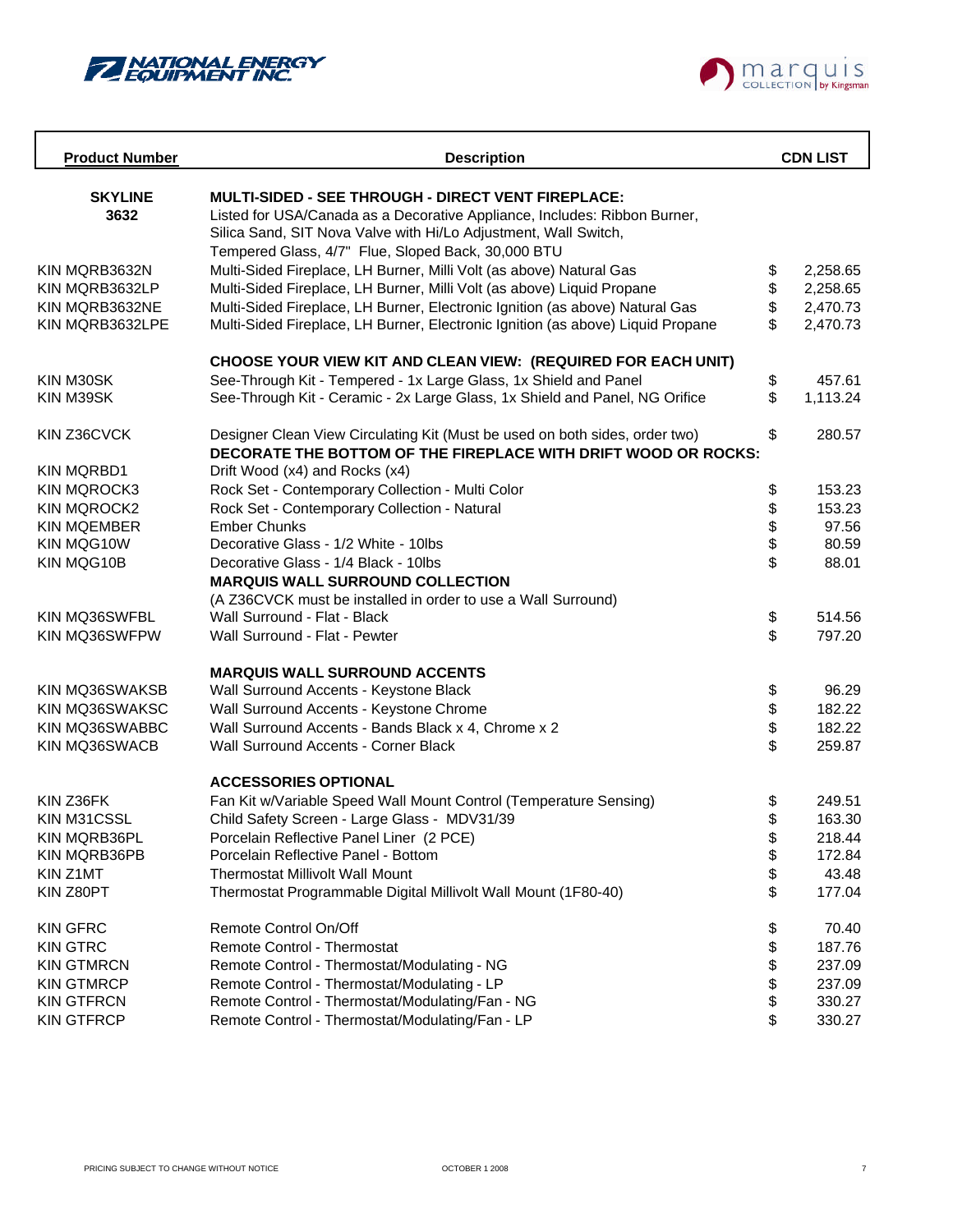



| <b>Product Number</b>   | <b>Description</b>                                                                                                                                                                                                                                                          | <b>CDN LIST</b> |
|-------------------------|-----------------------------------------------------------------------------------------------------------------------------------------------------------------------------------------------------------------------------------------------------------------------------|-----------------|
| <b>SKYLINE</b><br>4236  | <b>ZERO CLEARANCE DIRECT VENT GAS FIREPLACES 42" WIDE</b><br>Listed for USA/Canada, Ribbon Burner, SIT Nova Valve with Hi/Lo Adjustment<br>Wall Switch, Silica Sand, 4"/7" Sloped Flue, Viewing 33 3/8"W x 20 3/8"H,<br>Framing Clean View Kit 43"H x 42 7/16" W, 19 1/2" D |                 |
| KIN MQRB4236NT          | Fireplace Decorative, Tempered, Millivolt (as above) Natural Gas, 24,000 BTU                                                                                                                                                                                                | \$<br>1,446.38  |
| KIN MQRB4236LPT         | Fireplace Decorative, Tempered, Millivolt (as above) Propane, 24,000 BTU                                                                                                                                                                                                    | \$<br>1,446.38  |
| KIN MORB4236NTE         | Fireplace Decorative, Tempered, Electronic (as above) Natural Gas, 24,000 BTU                                                                                                                                                                                               | \$<br>1,658.46  |
| KIN MQRB4236LPTE        | Fireplace Decorative, Tempered, Electronic (as above) Propane, 24,000 BTU                                                                                                                                                                                                   | \$<br>1,658.46  |
| KIN MQRB4236N           | Fireplace Heater, Ceramic, Millivolt (as above) Natural Gas, 30,500 BTU                                                                                                                                                                                                     | \$<br>2,273.49  |
| KIN MQRB4236LP          | Fireplace Heater, Ceramic, Millivolt (as above) Natural Gas, 30,000 BTU                                                                                                                                                                                                     | \$<br>2,273.49  |
|                         | <b>DESIGNER CLEAN VIEW KIT: (REQUIRED FOR EACH UNIT)</b>                                                                                                                                                                                                                    |                 |
| KIN HB42CVCK            | Designer Clean View Circulating Kit                                                                                                                                                                                                                                         | \$<br>307.49    |
|                         | DECORATE THE BOTTOM OF THE FIREPLACE WITH DRIFT WOOD OR ROCKS:                                                                                                                                                                                                              |                 |
| <b>KIN MQRBD1</b>       | Drift Wood (x4) and Rocks (x4)                                                                                                                                                                                                                                              | \$<br>194.05    |
| <b>KIN MQROCK3</b>      | Rock Set - Contemporary Collection - Multi Color                                                                                                                                                                                                                            | \$<br>153.23    |
| <b>KIN MQROCK2</b>      | Rock Set - Contemporary Collection - Natural                                                                                                                                                                                                                                | \$<br>153.23    |
| <b>KIN MQEMBER</b>      | <b>Ember Chunks</b>                                                                                                                                                                                                                                                         | \$<br>97.56     |
| KIN MQG10W              | Decorative Glass - 1/2 White - 10lbs                                                                                                                                                                                                                                        | \$<br>80.59     |
| KIN MQG10B              | Decorative Glass - 1/4 Black - 10lbs                                                                                                                                                                                                                                        | \$<br>88.01     |
|                         | <b>MARQUIS WALL SURROUND COLLECTION</b>                                                                                                                                                                                                                                     |                 |
|                         | (A HB42CVCK must be installed in order to use a Wall Surround)                                                                                                                                                                                                              |                 |
| KIN MQHB42SWCCBL        | Wall Surround - Concave - Black                                                                                                                                                                                                                                             | \$<br>920.43    |
| KIN MQHB42SWCCPW        | Wall Surround - Concave - Pewter                                                                                                                                                                                                                                            | \$<br>1,096.45  |
| <b>KIN MQHB42SWCVBL</b> | Wall Surround - Convex - Black                                                                                                                                                                                                                                              | \$<br>920.43    |
| KIN MQHB42SWCVPW        | Wall Surround - Convex - Pewter                                                                                                                                                                                                                                             | \$<br>1,096.45  |
|                         | <b>FIREPLACE ACCESSORIES OPTIONS:</b>                                                                                                                                                                                                                                       |                 |
| KIN MORB42PL            | Porcelain Reflective Panel Liner (3 PCE)                                                                                                                                                                                                                                    | \$<br>300.09    |
| KIN MQRB42PB            | Porcelain Reflective Panel - Bottom                                                                                                                                                                                                                                         | \$<br>149.52    |
| KIN Z36FK               | Fan Kit w/Variable Speed Wall Mount Control (Temperature Sensing)                                                                                                                                                                                                           | \$<br>249.51    |
| KIN Z1MT                | <b>Thermostat Millivolt Wall Mount</b>                                                                                                                                                                                                                                      | \$<br>43.48     |
| KIN Z80PT               | Thermostat Programmable Digital Millivolt Wall Mount (1F80-40)                                                                                                                                                                                                              | \$<br>177.04    |
| <b>KIN GFRC</b>         | Remote Control On/Off                                                                                                                                                                                                                                                       | \$<br>70.40     |
| <b>KIN GTRC</b>         | <b>Remote Control - Thermostat</b>                                                                                                                                                                                                                                          | \$<br>187.76    |
| <b>KIN GTMRCN</b>       | Remote Control - Thermostat/Modulating - NG                                                                                                                                                                                                                                 | \$<br>237.09    |
| <b>KIN GTMRCP</b>       | Remote Control - Thermostat/Modulating - LP                                                                                                                                                                                                                                 | \$<br>237.09    |
| <b>KIN GTFRCN</b>       | Remote Control - Thermostat/Modulating/Fan - NG                                                                                                                                                                                                                             | \$<br>330.27    |
| <b>KIN GTFRCP</b>       | Remote Control - Thermostat/Modulating/Fan - LP                                                                                                                                                                                                                             | \$<br>330.27    |
| KIN HB42CSS             | Child Safety Screen - 42" Vented Fireplaces                                                                                                                                                                                                                                 | \$<br>180.15    |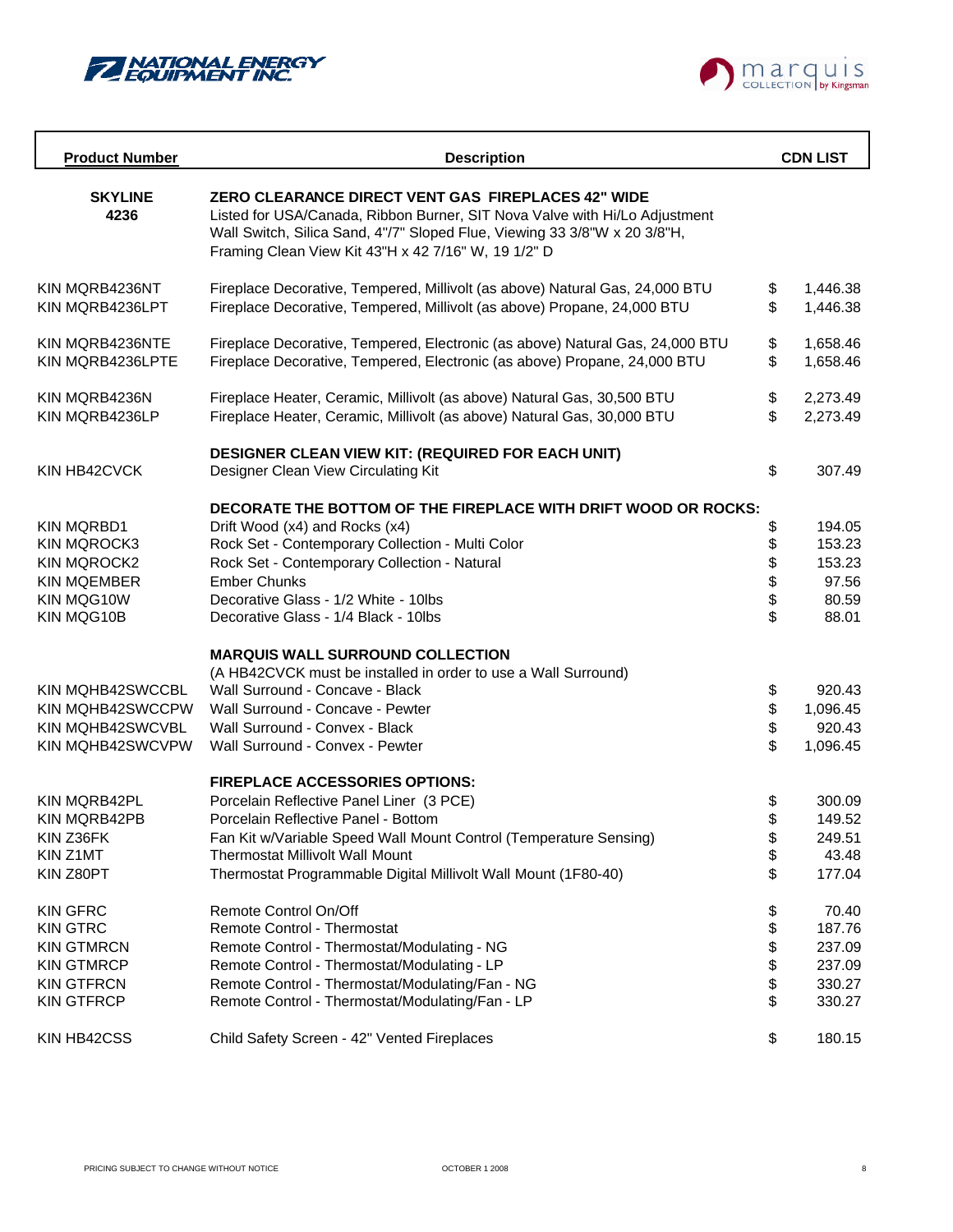



| <b>Product Number</b> | <b>Description</b>                                                                                                                                                                                                                 |          | <b>CDN LIST</b> |
|-----------------------|------------------------------------------------------------------------------------------------------------------------------------------------------------------------------------------------------------------------------------|----------|-----------------|
| <b>SOLARA 33"</b>     | <b>ZERO CLEARANCE DIRECT VENT GAS FIREPLACES - 33" WIDE</b><br>Listed for USA/Canada, Tube Burner, Tempered Glass, SIT Nova Valve with<br>Hi/Lo Adjustment, Wall Switch, 4"/7" Sloped Flue,<br>Framing 33 1/8 W x 31 H x 15 1/4" D |          |                 |
| KIN MQZDV3318N        | Fireplace Heater, Milli Volt Valve (as above) Natural Gas, 19,000 BTU<br>Approved for Bedroom and Mobile Home.                                                                                                                     | \$       | 862.14          |
| KIN MQZDV3318LP       | Fireplace Heater, Milli Volt Valve (as above) Propane, 18,000 BTU<br>Approved for Bedroom and Mobile Home.                                                                                                                         | \$       | 862.14          |
| <b>KIN MQLOGC22</b>   | LOG SET OR ROCK SET: (REQUIRED FOR EACH UNIT)<br>Log Set - Split Oak (MQ3318/3622 Series)                                                                                                                                          | \$       | 137.28          |
|                       | WHEN ORDERING ROCK SET, A ROCK SUPPORT PLATFORM<br><b>MUST ALSO BE ORDERED</b>                                                                                                                                                     |          |                 |
| KIN MQROCK3           | Rock Set - Contemporary Collection - Multi Color                                                                                                                                                                                   | \$       | 153.23          |
| <b>KIN MQROCK2</b>    | Rock Set - Contemporary Collection - Natural                                                                                                                                                                                       | \$       | 153.23          |
| <b>KIN MQRSP5</b>     | Rock Support Platform (MQ3318/3622)                                                                                                                                                                                                | \$       | 149.09          |
|                       | <b>GRILL KIT OR DESIGNER CLEAN VIEW KIT: (REQUIRED FOR EACH UNIT)</b>                                                                                                                                                              |          |                 |
| <b>KIN Z33CVCK</b>    | <b>Designer Clean View Circulating Kit</b>                                                                                                                                                                                         | \$       | 276.43          |
| KIN Z6GBA             | Grill Kit - Classic Antique Brass                                                                                                                                                                                                  | \$       | 79.72           |
| KIN Z6GBC             | Grill Kit - Classic Brushed Chrome                                                                                                                                                                                                 | \$       | 79.72           |
| KIN Z6GBP             | Grill Kit - Classic Polish Brass                                                                                                                                                                                                   | \$       | 79.72           |
| KIN VI30GBL           | Grill Kit - Black                                                                                                                                                                                                                  | \$       | 69.18           |
| KIN Z33PBL            | Panel Grill Kit - Black                                                                                                                                                                                                            | \$       | 102.50          |
|                       | <b>MARQUIS WALL SURROUND COLLECTION</b>                                                                                                                                                                                            |          |                 |
|                       | (A Z33CVCK must be installed in order to use a Wall Surround)                                                                                                                                                                      |          |                 |
| KIN MQ33SWFBL         | Wall Surround - Flat - Black                                                                                                                                                                                                       | \$       | 544.58          |
| KIN MQ33SWFPW         | Wall Surround - Flat - Pewter                                                                                                                                                                                                      | \$       | 772.36          |
|                       | <b>MARQUIS WALL SURROUND ACCENTS</b>                                                                                                                                                                                               |          |                 |
| KIN MQ36SWAKSB        | Wall Surround Accents - Keystone Black                                                                                                                                                                                             | \$       | 96.29           |
| KIN MQ36SWAKSC        | Wall Surround Accents - Keystone Chrome                                                                                                                                                                                            | \$       | 182.22          |
| KIN MQ36SWABBC        | Wall Surround Accents - Bands Black x 4, Chrome x 2                                                                                                                                                                                | \$       | 182.22          |
| KIN MQ36SWACB         | Wall Surround Accents - Corner Black                                                                                                                                                                                               | \$       | 259.87          |
|                       | <b>FIREPLACE ACCESSORY OPTIONS:</b>                                                                                                                                                                                                |          |                 |
| KIN Z3318PRL          | Porcelain Reflective Panel Liner (3 PCE)                                                                                                                                                                                           | \$       | 164.62          |
| KIN Z3318ML           | Metal Brick Liner (3 PCE)                                                                                                                                                                                                          | \$       | 113.89          |
| KIN Z33FK             | Fan Kit w/Variable Wall Mount Speed Control (Temperature Sensing)                                                                                                                                                                  | \$       | 249.51          |
| KIN Z1MT<br>KIN Z80PT | <b>Thermostat Millivolt Wall Mount</b><br>Thermostat Programmable Digital Millivolt Wall Mount (1F80-40)                                                                                                                           | \$<br>\$ | 43.48<br>177.04 |
|                       |                                                                                                                                                                                                                                    |          |                 |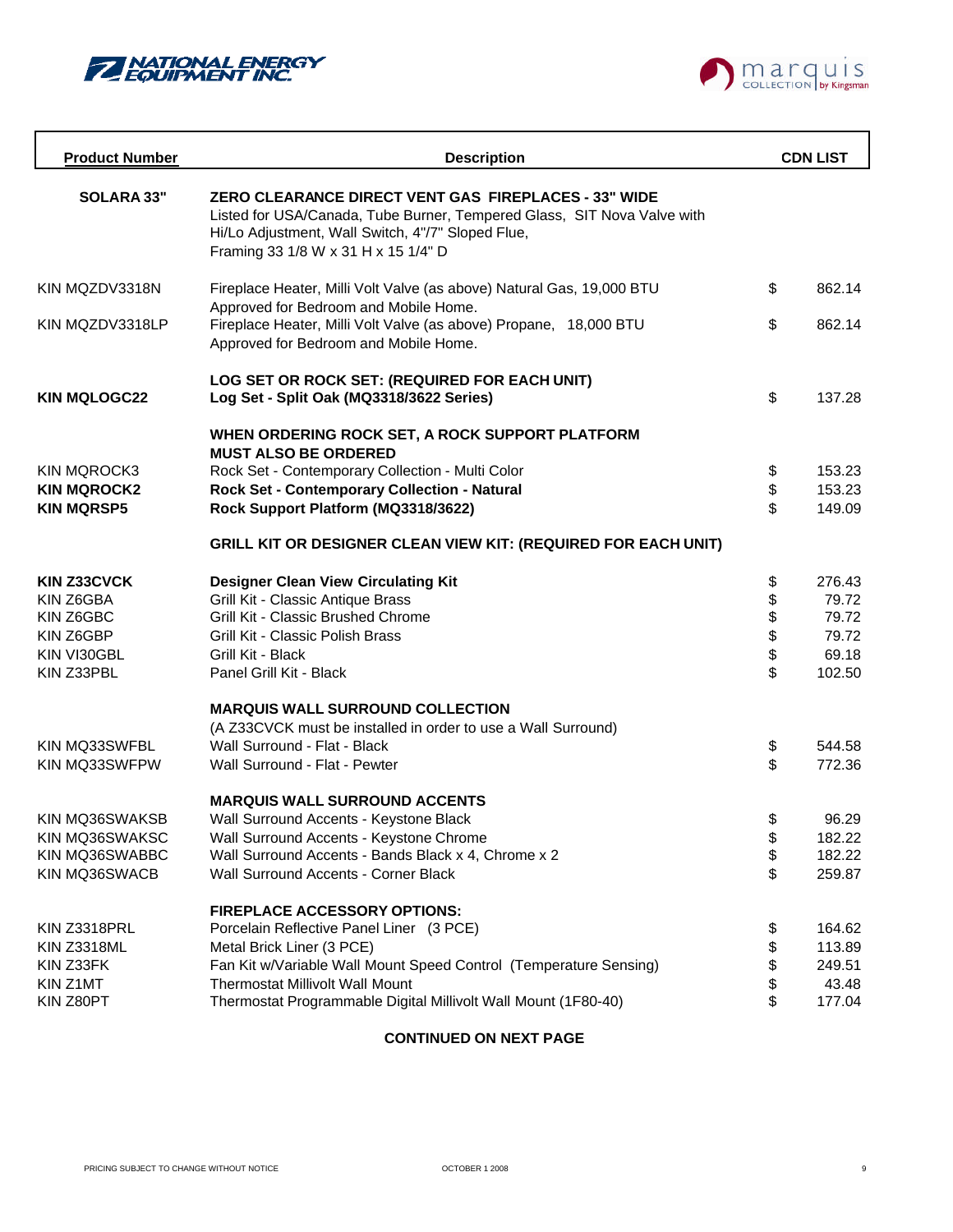



| <b>Product Number</b> | <b>Description</b>                                    |        | <b>CDN LIST</b> |
|-----------------------|-------------------------------------------------------|--------|-----------------|
| <b>KIN GFRC</b>       | Remote Control On/Off                                 | \$     | 70.40           |
| <b>KIN GTRC</b>       | Remote Control - Thermostat                           |        | 187.76          |
| <b>KIN GTMRCN</b>     | Remote Control - Thermostat/Modulating - NG           | \$\$\$ | 237.09          |
| <b>KIN GTMRCP</b>     | Remote Control - Thermostat/Modulating - LP           |        | 237.09          |
| <b>KIN GTFRCN</b>     | Remote Control - Thermostat/Modulating/Fan - NG       |        | 330.27          |
| <b>KIN GTFRCP</b>     | Remote Control - Thermostat/Modulating/Fan - LP       | \$     | 330.27          |
|                       | DECORATE THE BOTTOM OF THE FIREPLACE                  |        |                 |
| <b>KIN VLBIT4</b>     | Log Bits - Large Four Piece Kit                       | \$     | 70.12           |
| <b>KIN VLBIT6</b>     | Log Bits - Small Six Piece Kit                        | \$     | 65.12           |
| KIN MQG10W            | Decorative Glass - 1/2 White - 10lbs                  | \$     | 80.59           |
| KIN MQG10B            | Decorative Glass - 1/4 Black - 10lbs                  | \$     | 88.01           |
|                       | <b>DECORATIVE DOOR FRONTS FOR 33" FIREPLACES:</b>     |        |                 |
| KIN Z33ADDX           | Arch Door Frame - Deluxe Black (352)                  |        | 131.49          |
| KIN Z33ADTH           | Arch Door Frame - Top Half Black (353T)               | \$     | 69.37           |
| KIN Z33ADDA           | Arch Door Frame - Double Arch Black (354)             | \$     | 131.49          |
| KIN Z33ADDD           | Arch Door Frame - Double Door Arch Black (355)        | \$     | 131.49          |
| KIN Z6ADBL            | Arch Door Frame - Black                               | \$     | 131.49          |
| KIN Z33DDA1BLU        | Designer Door Arch - Series 1 - Black                 | \$     | 429.66          |
| KIN Z33DDTA1A         | Trim - Antique for Designer Arch - Series 1           | \$     | 76.61           |
| KIN Z33DDTA1C         | Trim - Chrome for Designer Arch - Series 1            | \$     | 76.61           |
| KIN Z33DDTA1P         | Trim - Polish for Designer Arch - Series 1            | \$     | 76.61           |
| KIN Z33DDS1BLU        | Designer Door Straight - Series 1 - Black             | \$     | 429.66          |
| KIN Z33DDS3BL         | Designer Door Straight - Series 3 - Black             |        | #N/A            |
| KIN Z33DDTS1A         | Trim - Antique for Designer Straight                  | \$     | 76.61           |
| KIN Z33DDTS1C         | Trim - Chrome for Designer Straight                   | \$     | 76.61           |
| KIN Z33DDTS1P         | Trim - Polish for Designer Straight                   | \$     | 76.61           |
| KIN Z33CSS            | Child Safety Screen - 33" DV Fireplaces               | \$     | 131.49          |
|                       | SURROUNDS WIDE - (Coverage 31 3/16"H x 36 5/8" W)     |        |                 |
| KIN Z6SAB             | Surround - Antique Brass                              | \$     | 194.64          |
| KIN Z6SBL             | Surround - Black                                      | \$     | 194.64          |
| KIN Z6SCR             | Surround - Chrome                                     | \$     | 194.64          |
| KIN Z6SPB             | Surround - Polish Brass                               | \$     | 194.64          |
|                       | SURROUNDS SLIM LINE - (Coverage 30 7/8"H x 33 7/8" W) |        |                 |
| KIN Z33SLAB           | Surround Slim Line - Antique Brass                    | \$     | 194.64          |
| KIN Z33SLCR           | Surround Slim Line - Chrome                           | \$     | 194.64          |
| KIN Z33SLPB           | Surround Slim Line - Polish Brass                     | \$     | 194.64          |
| KIN Z33SLBL           | Surround Slim Line - Gun Metal Black                  | \$     | 194.64          |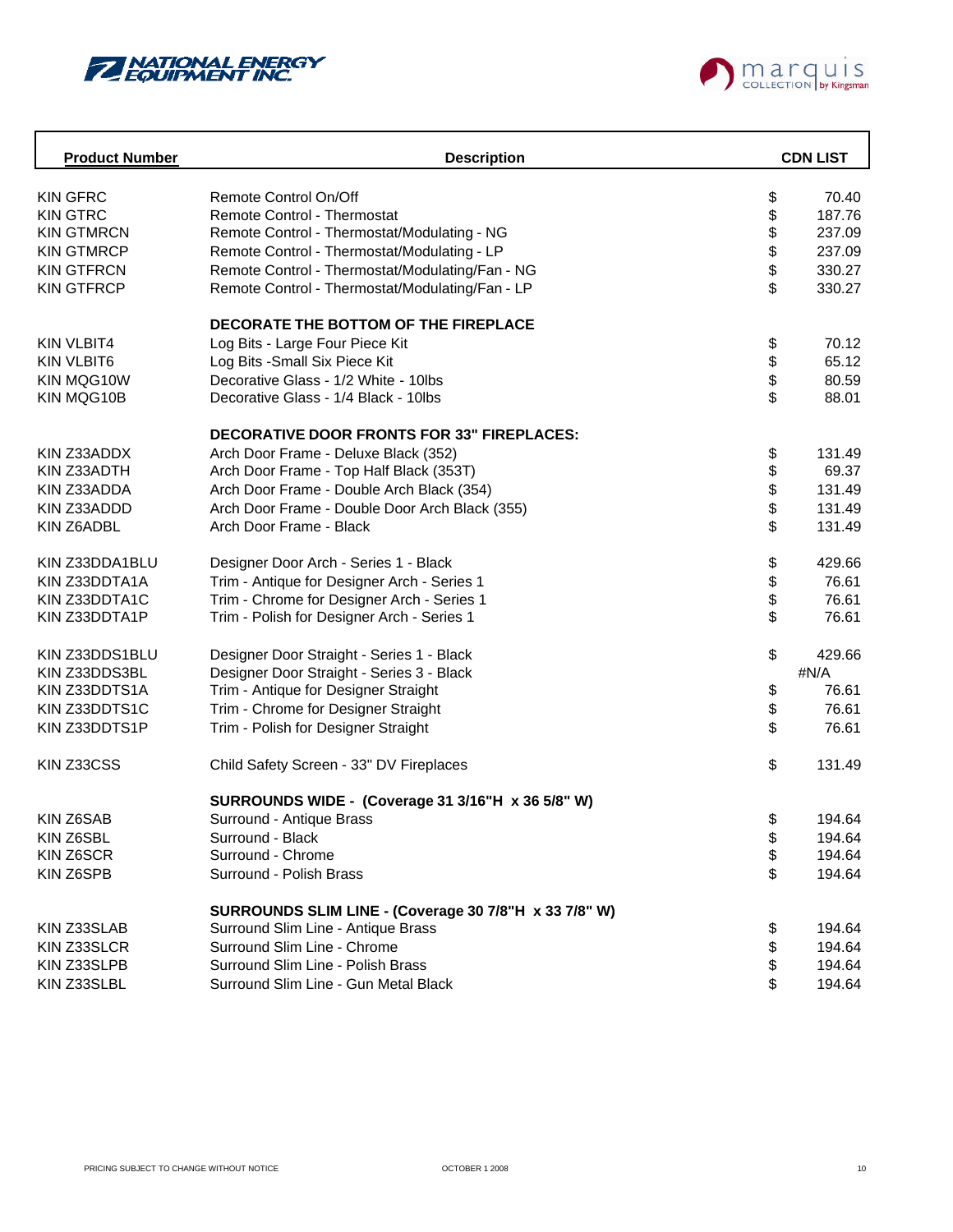



| <b>Product Number</b>           | <b>Description</b>                                                                                                                                                                                                   |          | <b>CDN LIST</b>  |
|---------------------------------|----------------------------------------------------------------------------------------------------------------------------------------------------------------------------------------------------------------------|----------|------------------|
|                                 |                                                                                                                                                                                                                      |          |                  |
| SOLARA 36"                      | ZERO CLEARANCE DIRECT VENT GAS FIREPLACES - 36" WIDE<br>Listed for USA/Canada, Includes: Tube Burner, SIT Nova Milli Volt Valve with<br>Hi/Lo Adjustment, Wall Switch, 4/7" Flue, Framing 36 3/8 W x 34 H x 15 1/4"D |          |                  |
| KIN MQZDV3622N                  | Fireplace Heater Rated Top Flue (as above) NG, Tempered Glass, 21,000 BTU                                                                                                                                            | \$       | 862.14           |
| KIN MQZDV3622LP                 | Approved for Bedroom and Mobile Home.<br>Fireplace Heater Rated Top Flue (as above) LP, Tempered Glass, 21,000 BTU<br>Approved for Bedroom and Mobile Home                                                           | \$       | 862.14           |
| <b>KIN MQLOGC22</b>             | LOG SET OR ROCK SET: (REQUIRED FOR EACH UNIT)<br>Log Set - Split Oak (MQ3318/3622 Series)                                                                                                                            | \$       | 137.28           |
|                                 | WHEN ORDERING ROCK SET, A ROCK SUPPORT PLATFORM                                                                                                                                                                      |          |                  |
| KIN MQROCK3                     | <b>MUST ALSO BE ORDERED</b><br>Rock Set - Contemporary Collection - Multi Color                                                                                                                                      | \$       | 153.23           |
| <b>KIN MQROCK2</b>              | Rock Set - Contemporary Collection - Natural                                                                                                                                                                         | \$       | 153.23           |
| <b>KIN MQRSP5</b>               | Rock Support Platform (MQ3318/3622)                                                                                                                                                                                  | \$       | 149.09           |
|                                 | <b>GRILL KIT OR DESIGNER CLEAN VIEW KIT: (REQUIRED FOR EACH UNIT)</b>                                                                                                                                                |          |                  |
| <b>KIN Z36CVCK</b>              | <b>Designer Clean View Circulating Kit</b>                                                                                                                                                                           | \$       | 280.57           |
| KIN Z36GBA                      | Grill Kit - Classic Antique Brass                                                                                                                                                                                    | \$       | 129.42           |
| KIN Z36GBC                      | Grill Kit - Classic Brushed Chrome                                                                                                                                                                                   | \$<br>\$ | 129.42           |
| KIN Z36GBP                      | Grill Kit - Classic Polish Brass                                                                                                                                                                                     |          | 129.42           |
| KIN Z1GBL                       | Grill Kit - Black                                                                                                                                                                                                    | \$       | 69.18            |
| KIN Z36PBL                      | Panel Grill Kit - Black                                                                                                                                                                                              | \$       | 115.96           |
|                                 | <b>MARQUIS WALL SURROUND COLLECTION</b>                                                                                                                                                                              |          |                  |
|                                 | (A Z36CVCK must be installed in order to use a Wall Surround)                                                                                                                                                        |          |                  |
| KIN MQ36SWFBL<br>KIN MQ36SWFPW  | Wall Surround - Flat - Black<br>Wall Surround - Flat - Pewter                                                                                                                                                        | \$<br>\$ | 514.56<br>797.20 |
|                                 |                                                                                                                                                                                                                      |          |                  |
|                                 | <b>MARQUIS WALL SURROUND ACCENTS</b>                                                                                                                                                                                 |          |                  |
| KIN MQ36SWAKSB                  | Wall Surround Accents - Keystone Black                                                                                                                                                                               | \$       | 96.29            |
| KIN MQ36SWAKSC                  | Wall Surround Accents - Keystone Chrome                                                                                                                                                                              | \$       | 182.22           |
| KIN MQ36SWABBC<br>KIN MQ36SWACB | Wall Surround Accents - Bands Black x 4, Chrome x 2<br>Wall Surround Accents - Corner Black                                                                                                                          | \$<br>\$ | 182.22<br>259.87 |
|                                 |                                                                                                                                                                                                                      |          |                  |
|                                 | <b>FIREPLACE ACCESSORIES OPTIONS:</b>                                                                                                                                                                                |          |                  |
| KIN Z3622PRL<br>KIN Z3622ML     | Porcelain Reflective Panel Liner (3 PCE)<br>Metal Brick Liner (3 PCE)                                                                                                                                                | \$<br>\$ | 180.15<br>113.89 |
| KIN Z36FK                       | Fan Kit w/Variable Speed Wall Mount Control (Temperature Sensing)                                                                                                                                                    | \$       | 249.51           |
|                                 |                                                                                                                                                                                                                      |          |                  |
| KIN Z1MT                        | <b>Thermostat Millivolt Wall Mount</b>                                                                                                                                                                               | \$       | 43.48            |
| KIN Z80PT                       | Thermostat Programmable Digital Millivolt Wall Mount (1F80-40)                                                                                                                                                       | \$       | 177.04           |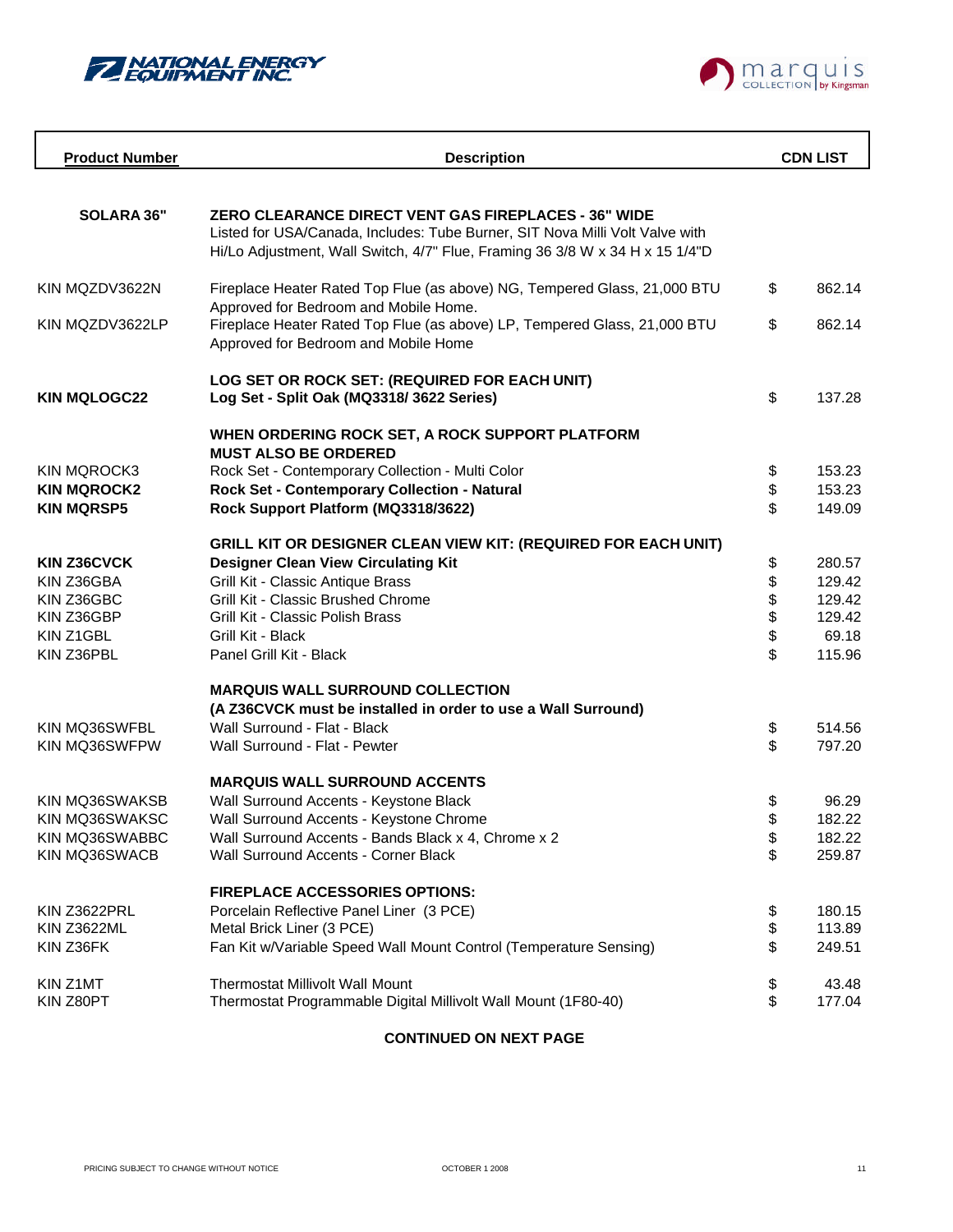



| <b>Product Number</b> | <b>Description</b>                                    |      | <b>CDN LIST</b> |
|-----------------------|-------------------------------------------------------|------|-----------------|
|                       |                                                       |      |                 |
| <b>KIN GFRC</b>       | Remote Control On/Off                                 | \$   | 70.40           |
| <b>KIN GTRC</b>       | <b>Remote Control - Thermostat</b>                    | \$   | 187.76          |
| <b>KIN GTMRCN</b>     | Remote Control - Thermostat/Modulating - NG           |      | 237.09          |
| <b>KIN GTMRCP</b>     | Remote Control - Thermostat/Modulating - LP           |      | 237.09          |
| <b>KIN GTFRCN</b>     | Remote Control - Thermostat/Modulating/Fan - NG       | \$\$ | 330.27          |
| <b>KIN GTFRCP</b>     | Remote Control - Thermostat/Modulating/Fan - LP       | \$   | 330.27          |
|                       | DECORATE THE BOTTOM OF THE FIREPLACE                  |      |                 |
| <b>KIN VLBIT4</b>     | Log Bits - Large Four Piece Kit                       | \$   | 70.12           |
| <b>KIN VLBIT6</b>     | Log Bits - Small Six Piece Kit                        |      | 65.12           |
| KIN MQG10W            | Decorative Glass - 1/2 White - 10lbs                  | \$   | 80.59           |
| KIN MQG10B            | Decorative Glass - 1/4 Black - 10lbs                  | \$   | 88.01           |
|                       | <b>DECORATIVE DOORS FOR 36" FIREPLACES:</b>           |      |                 |
| KIN Z36ADDX           | Arch Door Frame - Deluxe Black (352)                  | \$   | 152.19          |
| KIN Z36ADTH           | Arch Door Frame - Top Half Black (353T)               | \$   | 84.90           |
| KIN Z36ADDA           | Arch Door Frame - Double Arch Black (354)             | \$   | 152.19          |
| KIN Z36ADDD           | Arch Door Frame - Double Door Arch Black (355)        | \$   | 152.19          |
| KIN Z36DDA1BLU        | Designer Door Arch - Series 1 - Black                 | \$   | 455.54          |
| KIN Z36DDTA1A         | Trim - Antique for Designer Arch - Series 1           | \$   | 83.86           |
| KIN Z36DDTA1C         | Trim - Chrome for Designer Arch - Series 1            | \$   | 83.86           |
| KIN Z36DDTA1P         | Trim - Polish for Designer Arch - Series 1            | \$   | 83.86           |
| KIN Z36DDS1BLU        | Designer Door Straight - Series 1 - Black             | \$   | 455.54          |
| KIN Z36DDS3BL         | Designer Door Straight - Series 3 - Black             | \$   | 331.31          |
| KIN Z36DDTS1A         | Trim - Antique for Designer Straight                  | \$   | 83.86           |
| KIN Z36DDTS1C         | Trim - Chrome for Designer Straight                   | \$   | 83.86           |
| KIN Z36DDTS1P         | Trim - Polish for Designer Straight                   | \$   | 83.86           |
| KIN Z36CSS            | Child Safety Screen - 36" Vented Fireplaces           | \$   | 159.44          |
|                       | SURROUNDS WIDE - (Coverage 34 1/2" H x 41 1/8" W)     |      |                 |
| KIN Z36SAB            | Surround - Antique Brass                              | \$   | 194.64          |
| KIN Z36SBL            | Surround - Black                                      | \$   | 194.64          |
| KIN Z36SCR            | Surround - Chrome                                     | \$   | 194.64          |
| KIN Z36SPB            | Surround - Polish Brass                               | \$   | 194.64          |
|                       | SURROUNDS SLIM LINE - (Coverage 34 1/4"H x 37 1/2" W) |      |                 |
| KIN Z36SLAB           | Surround Slim Line - Antique Brass                    | \$   | 194.64          |
| KIN Z36SLCR           | Surround Slim Line - Chrome                           | \$   | 194.64          |
| KIN Z36SLPB           | Surround Slim Line - Polish Brass                     | \$   | 194.64          |
| KIN Z36SLBL           | Surround Slim Line - Gun Metal Black                  | \$   | 194.64          |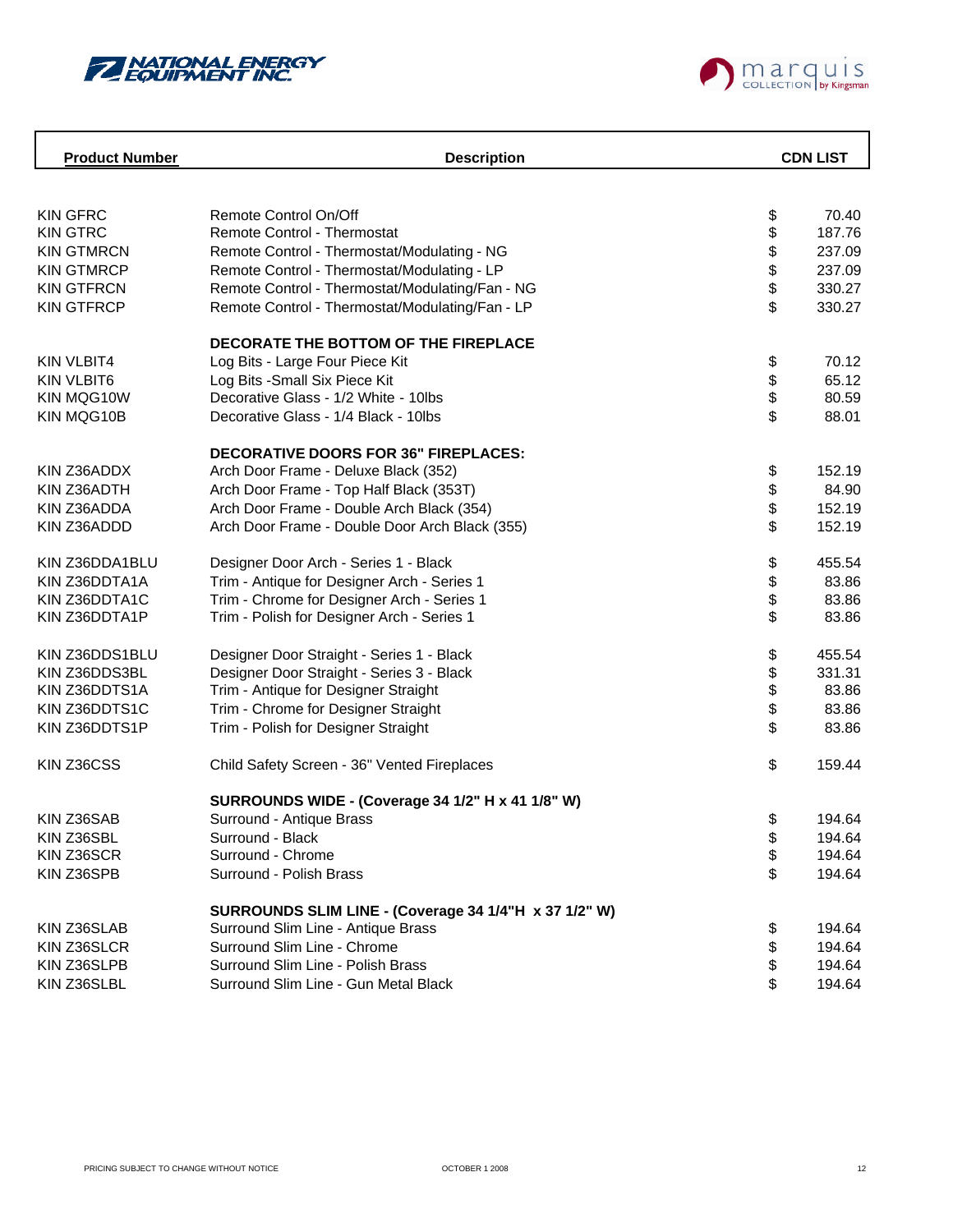



| <b>Product Number</b> | <b>Description</b>                                                                                                                                                    |          | <b>CDN LIST</b> |
|-----------------------|-----------------------------------------------------------------------------------------------------------------------------------------------------------------------|----------|-----------------|
| <b>SOLACE 36"</b>     | ZERO CLEARANCE DIRECT VENT GAS FIREPLACES - 36" WIDE:                                                                                                                 |          |                 |
|                       | Listed for USA/Canada, Includes: Dual Burner, Milli Volt Nova SIT with Hi/Lo Adjustment<br>Wall Switch, Four and Seven Sloped Flue, Framing 36 3/8" W x 35" H x 17" D |          |                 |
| KIN MOHBZDV3636N      | Fireplace Heater Rated Top Flue (as above) NG, Ceramic Glass, 30,500 BTU<br>@ 75% Efficient, Approved for Bedroom, and Mobile Home.                                   | \$       | 1,817.52        |
| KIN MOHBZDV3636LP     | Fireplace Heater Rated Top Flue (as above) LP, Ceramic Glass, 29,000 BTU<br>@ 75% Efficient, Approved for Bedroom, and Mobile Home.                                   | \$       | 1,817.52        |
| <b>KIN HB3624</b>     | <b>ZERO CLEARANCE DIRECT VENT GAS FIREPLACES - 36" WIDE</b><br>Listed for USA/Canada, Dual Burner, SIT Nova Valve with Hi/Lo Adjustment,                              |          |                 |
|                       | Wall Switch, 4"/7" Sloped Flue, Tempered Glass, Framing 36 3/8" W x 35" H x 17" D                                                                                     | \$       | 1,117.98        |
| KIN HBZDV3624N        | Fireplace Decorative Top Flue, Milli Volt (as above) NG, 24,000 BTU                                                                                                   | \$       | 1,117.98        |
| KIN HBZDV3624LP       | Fireplace Decorative Top Flue, Milli Volt (as above) LP, 22,000 BTU                                                                                                   | \$       | 1,117.98        |
| KIN HBZDV3624NE       | Fireplace Decorative Top Flue, Electronic Ignition (as above) NG, 24,000 BTU                                                                                          | \$       | 1,318.33        |
| KIN HBZDV3624LPE      | Fireplace Decorative Top Flue, Electronic Ignition (as above) LP, 22,000 BTU                                                                                          | \$       | 1,318.34        |
|                       | LOG SET OR ROCK SET: (REQUIRED FOR EACH UNIT)                                                                                                                         |          |                 |
| <b>KIN LOGF36</b>     | Log Set - Fiber Split Oak for MQZDV3636                                                                                                                               | \$       | 355.01          |
| KIN LOGC42            | Log Set - Four Piece - Classic Oak (3624 Series)                                                                                                                      | \$       | 112.20          |
| KIN LOGC43            | Log Set - Four Piece - Traditional Oak (3624 Series)                                                                                                                  | \$       | 135.24          |
| KIN LOGC44            | Log Set - Eight Piece - Burnt Oak (3320, 3624/28, 4224/28 Series)<br>WHEN ORDERING ROCK SET, A ROCK SUPPORT PLATFORM                                                  | \$       | 135.24          |
|                       | <b>MUST ALSO BE ORDERED</b>                                                                                                                                           |          |                 |
| <b>KIN MQROCK3</b>    | Rock Set - Contemporary Collection - Multi Color                                                                                                                      | \$       | 153.23          |
| <b>KIN MQROCK2</b>    | Rock Set - Contemporary Collection - Natural                                                                                                                          | \$       | 153.23          |
| <b>KIN MQRSP2</b>     | Rock Support Platform (HB3636/4236)                                                                                                                                   | \$       | 145.27          |
| <b>KIN MQRSP3</b>     | Rock Support Platform (HB3624/4224/)                                                                                                                                  | \$       | 145.27          |
|                       | GRILL KIT OR DESIGNER CLEAN VIEW KIT: (REQUIRED FOR EACH UNIT)                                                                                                        |          |                 |
| <b>KIN HB36CVCK</b>   | <b>Designer Clean View Circulating Kit</b>                                                                                                                            | \$       | 280.57          |
| KIN HB36GBA           | Grill Kit - Classic Antique Brass                                                                                                                                     | \$       | 123.20          |
| KIN HB36GBC           | Grill Kit - Classic Brushed Chrome                                                                                                                                    |          | 123.20          |
| KIN HB36GBP           | Grill Kit - Classic Polish Brass                                                                                                                                      | \$\$     | 123.20          |
| KIN HB36GBL           | Grill Kit - Black                                                                                                                                                     |          | 67.30           |
| KIN HB36PBL           | Panel Grill Kit - Black                                                                                                                                               | \$       | 115.96          |
|                       | <b>MARQUIS WALL SURROUND COLLECTION</b>                                                                                                                               |          |                 |
|                       | (A HB36CVCK must be installed in order to use a Wall Surround)                                                                                                        |          |                 |
| KIN MQHB36SWCCBL      | Wall Surround - Concave - Black                                                                                                                                       | \$       | 835.59          |
| KIN MQHB36SWCCPW      | Wall Surround - Concave - Pewter                                                                                                                                      | \$<br>\$ | 1,029.65        |
| KIN MQHB36SWCVBL      | Wall Surround - Convex - Black                                                                                                                                        |          | 835.59          |
| KIN MQHB36SWCVPW      | Wall Surround - Convex - Pewter                                                                                                                                       | \$       | 1,029.65        |
|                       | <b>FIREPLACE ACCESSORIES OPTIONS:</b>                                                                                                                                 |          |                 |
| KIN HB36RLT           | Refractory Fiber Brick Liner (3 PCE) - Traditional                                                                                                                    | \$       | 161.51          |
| KIN HB36RLC           | Refractory Brick Liner (3 PCE) - Classic                                                                                                                              | \$       | 161.51          |
| KIN HB36RLH           | Refractory Fiber Brick Liner (3 PCE) - Herringbone                                                                                                                    | \$       | 161.51          |
| KIN HB36RRH           | Refractory Fiber Brick Liner (3 PCE) - Red Herringbone                                                                                                                |          | 161.51          |
| KIN HB36PL            | Porcelain Reflective Panel Liner (3 PCE)                                                                                                                              | \$       | 257.80          |
|                       | <b>CONTINUED ON NEXT PAGE</b>                                                                                                                                         |          |                 |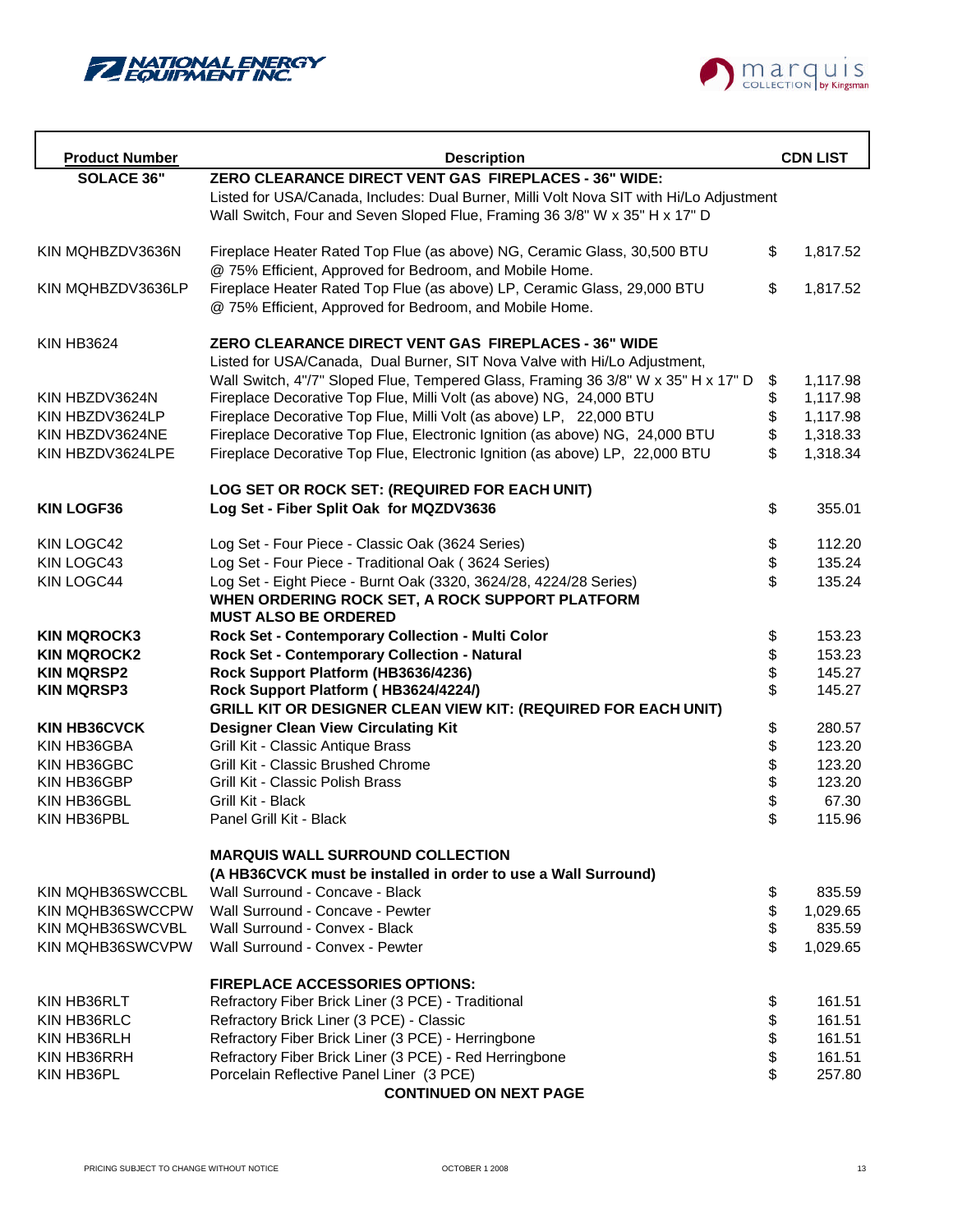



| <b>Product Number</b> | <b>Description</b>                                                |      | <b>CDN LIST</b> |
|-----------------------|-------------------------------------------------------------------|------|-----------------|
| KIN Z36FK             | Fan Kit w/Variable Speed Wall Mount Control (Temperature Sensing) | \$   | 249.51          |
| KIN Z1MT              | <b>Thermostat Millivolt Wall Mount</b>                            | \$   | 43.48           |
| KIN Z80PT             | Thermostat Programmable Digital Millivolt Wall Mount (1F80-40)    | \$   | 177.04          |
| <b>KIN GFRC</b>       | Remote Control On/Off                                             | \$   | 70.40           |
| <b>KIN GTRC</b>       | Remote Control - Thermostat                                       | \$   | 187.76          |
| <b>KIN GTMRCN</b>     | Remote Control - Thermostat/Modulating - NG                       | \$\$ | 237.09          |
| <b>KIN GTMRCP</b>     | Remote Control - Thermostat/Modulating - LP                       |      | 237.09          |
| <b>KIN GTFRCN</b>     | Remote Control - Thermostat/Modulating/Fan - NG                   |      | 330.27          |
| <b>KIN GTFRCP</b>     | Remote Control - Thermostat/Modulating/Fan - LP                   | \$   | 330.27          |
|                       | DECORATE THE BOTTOM OF THE FIREPLACE                              |      |                 |
| <b>KIN VLBIT4</b>     | Log Bits - Large Four Piece Kit                                   | \$   | 70.12           |
| <b>KIN VLBIT6</b>     | Log Bits - Small Six Piece Kit                                    | \$   | 65.12           |
| KIN MQG10W            | Decorative Glass - 1/2 White - 10lbs                              | \$   | 80.59           |
| KIN MQG10B            | Decorative Glass - 1/4 Black - 10lbs                              | \$   | 88.01           |
|                       | <b>DECORATIVE DOORS FOR 36" FIREPLACES:</b>                       |      |                 |
| KIN HB36ADDX          | Arch Door Frame - Deluxe Black (352)                              | \$   | 160.48          |
| KIN HB36ADTH          | Arch Door Frame - Top Half Black (353T)                           | \$   | 89.04           |
| KIN HB36ADDA          | Arch Door Frame - Double Arch Black (354)                         |      | 160.48          |
| KIN HB36ADDD          | Arch Door Frame - Double Door Arch Black (355)                    | \$   | 160.48          |
| KIN HB36DDA1BL        | Designer Door Arch - Series 1 - Black                             | \$   | 478.32          |
| KIN HB36DDTA1A        | Trim - Antique for Designer Arch - Series 1                       | \$   | 83.86           |
| KIN HB36DDTA1C        | Trim - Chrome for Designer Arch - Series 1                        | \$   | 83.86           |
| KIN HB36DDTA1P        | Trim - Polish for Designer Arch - Series 1                        | \$   | 83.86           |
| KIN HB36DDS1BL        | Designer Door Straight - Series 1 - Black                         | \$   | 478.32          |
| KIN HB36DDTS1A        | Trim - Antique for Designer Straight                              | \$   | 83.86           |
| KIN HB36DDTS1C        | Trim - Chrome for Designer Straight                               | \$   | 83.86           |
| KIN HB36DDTS1P        | Trim - Polish for Designer Straight                               | \$   | 83.86           |
| KIN HB36CSS           | Child Safety Screen - 36" Vented Fireplaces                       | \$   | 161.51          |
| KIN HB36PSK           | Pull Screen Kit for Designer Clean View                           | \$   | 90.07           |
|                       | SURROUND WIDE - (Coverage 35 1/2" H x 41 1/8" W)                  |      |                 |
| KIN HB36SAB           | Surround - Antique Brass                                          | \$   | 194.64          |
| KIN HB36SBL           | Surround - Black                                                  | \$   | 194.64          |
| KIN HB36SCR           | Surround - Chrome                                                 | \$   | 194.64          |
| KIN HB36SPB           | Surround - Polish Brass                                           | \$   | 194.64          |
|                       | SURROUND SLIM LINE - (Coverage 35 1/4"H x 37 1/2" W)              |      |                 |
| KIN HB36SLAB          | Surround Slim Line - Antique Brass                                | \$   | 194.64          |
| KIN HB36SLCR          | Surround Slim Line - Chrome                                       | \$   | 194.64          |
| KIN HB36SLPB          | Surround Slim Line - Polish Brass                                 | \$   | 194.64          |
| KIN HB36SLBL          | Surround Slim Line - Gun Metal Black                              | \$   | 194.64          |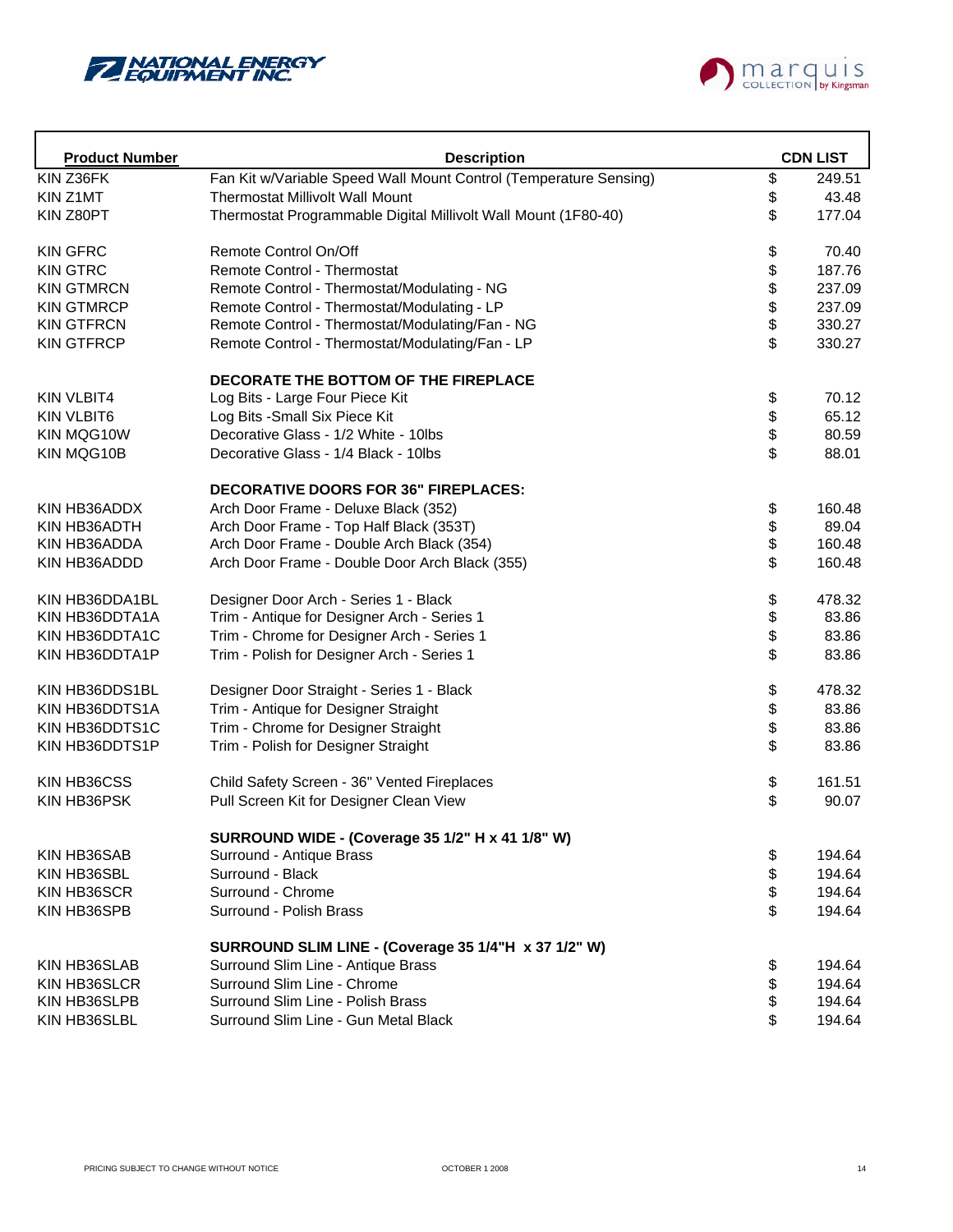



| <b>Product Number</b>               | <b>Description</b>                                                                                                                                                                                                              |          | <b>CDN LIST</b>      |
|-------------------------------------|---------------------------------------------------------------------------------------------------------------------------------------------------------------------------------------------------------------------------------|----------|----------------------|
| <b>SOLACE 42"</b>                   | <b>ZERO CLEARANCE DIRECT VENT GAS FIREPLACES 42" WIDE</b><br>Listed for USA/Canada, Dual Burner, Milli Volt Sit Valve with Hi/Lo Adjustment<br>Wall Switch, Four/Seven Flue, Sloped Back, Framing 42 3/8" W x 36 1/4" H x 17" D |          |                      |
| KIN MQHBZDV4236N                    | Fireplace Heater Rated (as above) NG, Ceramic Glass, 30,500 BTU @ 75%<br>Approved for Bedroom, and Mobile Home.                                                                                                                 | \$       | 2,273.49             |
| KIN MQHBZDV4236LP                   | Fireplace Heater Rated (as above) LP, Ceramic Glass, 29,500 BTU @75%<br>Approved for Bedroom, and Mobile Home.                                                                                                                  | \$       | 2,273.49             |
| <b>KIN HB4224</b>                   |                                                                                                                                                                                                                                 |          |                      |
| KIN HBZDV4224N<br>KIN HBZDV4224LP   | Fireplace Decorative Top Flue, Milli Volt (as above) NG, 24,000 BTU<br>Fireplace Decorative Top Flue, Milli Volt (as above) LP, 22,000 BTU                                                                                      | \$<br>\$ | 1,326.35<br>1,326.34 |
| KIN HBZDV4224NE<br>KIN HBZDV4224LPE | Fireplace Decorative Top Flue, Electronic Ignition (as above) NG, 24,000 BTU<br>Fireplace Decorative Top Flue, Electronic Ignition (as above) LP, 22,000 BTU                                                                    | \$<br>\$ | 1,526.70<br>1,526.70 |
|                                     | LOG SET OR ROCK SET: (REQUIRED FOR EACH UNIT)                                                                                                                                                                                   |          |                      |
| KIN LOGF36                          | Log Set - Fiber Split Oak                                                                                                                                                                                                       | \$       | 355.01               |
| KIN LOGC44                          | Log Set - Eight Piece - Burnt Oak (4224 Series)                                                                                                                                                                                 | \$       | 135.24               |
|                                     | WHEN ORDERING ROCK SET, A ROCK SUPPORT PLATFORM<br><b>MUST ALSO BE ORDERED</b>                                                                                                                                                  |          |                      |
| <b>KIN MQROCK3</b>                  | Rock Set - Contemporary Collection - Multi Color                                                                                                                                                                                | \$       | 153.23               |
| <b>KIN MQROCK2</b>                  | Rock Set - Contemporary Collection - Natural                                                                                                                                                                                    | \$       | 153.23               |
| <b>KIN MQRSP2</b>                   | Rock Support Platform (HB3636/4236)                                                                                                                                                                                             | \$       | 145.27               |
| <b>KIN MQRSP3</b>                   | Rock Support Platform (HB3624/4224/)<br><b>GRILL KIT OR DESIGNER CLEAN VIEW KIT: (REQUIRED FOR EACH UNIT)</b>                                                                                                                   | \$       | 145.27               |
| KIN HB42CVCK                        | Designer Clean View Circulating Kit                                                                                                                                                                                             | \$       | 307.49               |
|                                     | <b>MARQUIS WALL SURROUND COLLECTION</b><br>(A HB42CVCK must be installed in order to use a Wall Surround)                                                                                                                       |          |                      |
| <b>KIN MQHB42SWCCBL</b>             | Wall Surround - Concave - Black                                                                                                                                                                                                 | \$       | 920.43               |
| KIN MQHB42SWCCPW                    | Wall Surround - Concave - Pewter                                                                                                                                                                                                | \$       | 1,096.45             |
| KIN MOHB42SWCVBL                    | Wall Surround - Convex - Black                                                                                                                                                                                                  | \$       | 920.43               |
| KIN MQHB42SWCVPW                    | Wall Surround - Convex - Pewter                                                                                                                                                                                                 | \$       | 1,096.45             |
|                                     | <b>FIREPLACE ACCESSORIES OPTIONS:</b>                                                                                                                                                                                           |          |                      |
| KIN HB42RRH                         | Refractory Fiber Brick Liner (3 PCE) - Herringbone                                                                                                                                                                              | \$       | 183.25               |
| KIN HB42RLH                         | Refractory Fiber Brick Liner (3 PCE) - Red Herringbone                                                                                                                                                                          | \$       | 183.25               |
| KIN HB42RLT                         | Refractory Fiber Brick Liner (3 PCE) - Traditional                                                                                                                                                                              | \$       | 183.25               |
| KIN HB42PL                          | Porcelain Reflective Panel Liner (3 PCE)                                                                                                                                                                                        | \$       | 293.00               |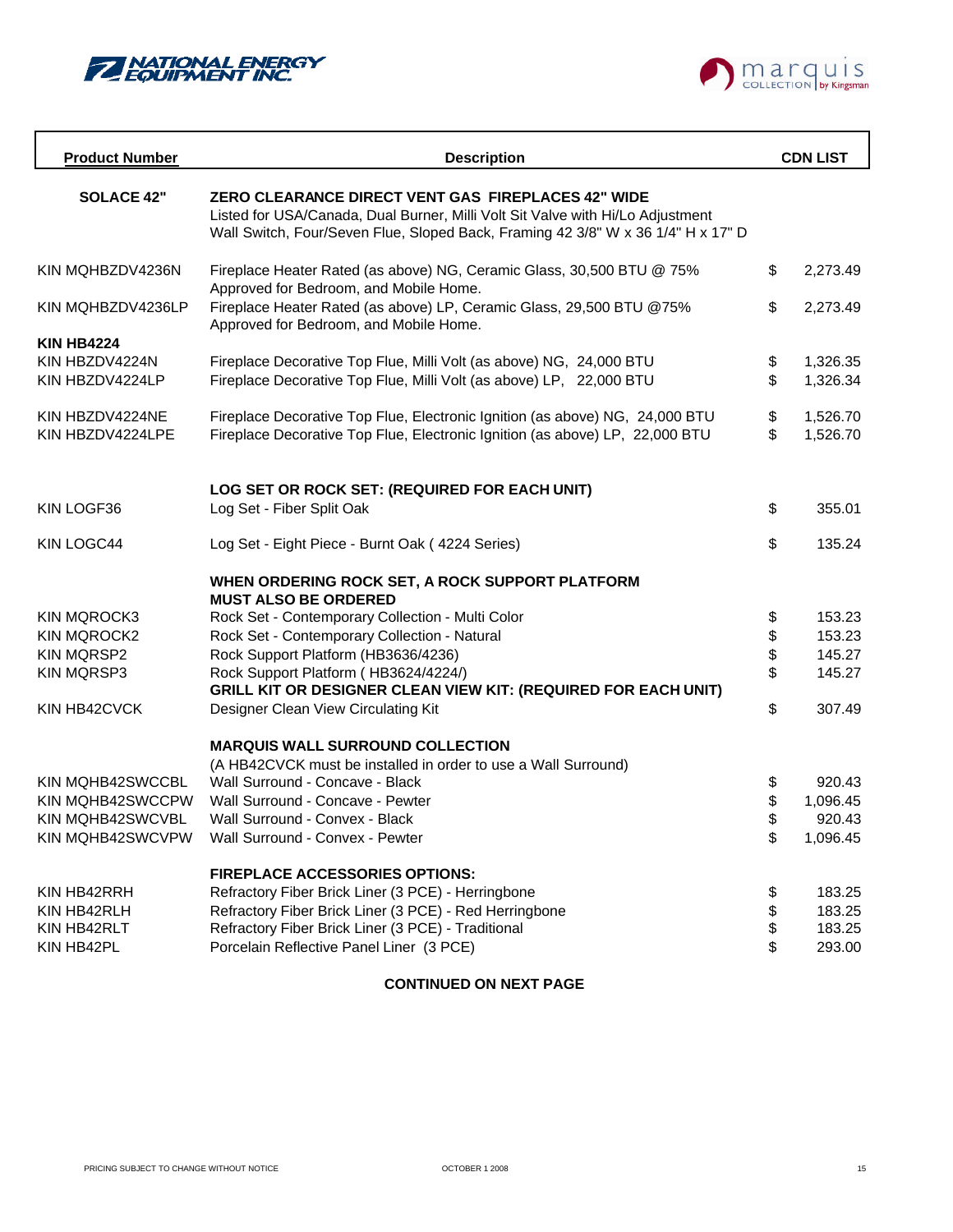



| <b>Product Number</b> | <b>Description</b>                                                |        | <b>CDN LIST</b> |
|-----------------------|-------------------------------------------------------------------|--------|-----------------|
| KIN Z36FK             | Fan Kit w/Variable Speed Wall Mount Control (Temperature Sensing) | \$     | 249.51          |
| KIN Z1MT              | <b>Thermostat Millivolt Wall Mount</b>                            | \$     | 43.48           |
| KIN Z80PT             | Thermostat Programmable Digital Millivolt Wall Mount (1F80-40)    | \$     | 177.04          |
| <b>KIN GFRC</b>       | Remote Control On/Off                                             | \$     | 70.40           |
| <b>KIN GTRC</b>       | Remote Control - Thermostat                                       |        | 187.76          |
| <b>KIN GTMRCN</b>     | Remote Control - Thermostat/Modulating - NG                       | \$\$\$ | 237.09          |
| <b>KIN GTMRCP</b>     | Remote Control - Thermostat/Modulating - LP                       |        | 237.09          |
| <b>KIN GTFRCN</b>     | Remote Control - Thermostat/Modulating/Fan - NG                   |        | 330.27          |
| <b>KIN GTFRCP</b>     | Remote Control - Thermostat/Modulating/Fan - LP                   | \$     | 330.27          |
|                       | DECORATE THE BOTTOM OF THE FIREPLACE                              |        |                 |
| <b>KIN VLBIT4</b>     | Log Bits - Large Four Piece Kit                                   | \$     | 70.12           |
| <b>KIN VLBIT6</b>     | Log Bits - Small Six Piece Kit                                    | \$     | 65.12           |
| KIN MQG10W            | Decorative Glass - 1/2 White - 10lbs                              | \$     | 80.59           |
| KIN MQG10B            | Decorative Glass - 1/4 Black - 10lbs                              | \$     | 88.01           |
|                       | <b>DECORATIVE DOORS FOR 42" FIREPLACES:</b>                       |        |                 |
| KIN HB42ADDX          | Arch Door Frame - Deluxe Black (352)                              | \$     | 181.18          |
| KIN HB42ADTH          | Arch Door Frame - Top Half Black (353T)                           | \$     | 97.32           |
| KIN HB42ADDA          | Arch Door Frame - Double Arch Black (354)                         |        | 181.18          |
| KIN HB42ADDD          | Arch Door Frame - Double Door Arch Black (355)                    | \$     | 181.18          |
| KIN HB42DDA1BL        | Designer Door Arch - Series 1 - Black                             | \$     | 504.21          |
| KIN HB42DDTA1A        | Trim - Antique for Designer Arch - Series 1                       | \$     | 90.07           |
| KIN HB42DDTA1C        | Trim - Chrome for Designer Arch - Series 1                        | \$     | 90.07           |
| KIN HB42DDTA1P        | Trim - Polish for Designer Arch - Series 1                        | \$     | 90.07           |
| KIN HB42DDS1BL        | Designer Door Straight - Series 1 - Black                         | \$     | 504.21          |
| KIN HB42DDTS1A        | Trim - Antique for Designer Straight                              |        | 90.07           |
| KIN HB42DDTS1C        | Trim - Chrome for Designer Straight                               | 88888  | 90.07           |
| KIN HB42DDTS1P        | Trim - Polish for Designer Straight                               |        | 90.07           |
| KIN HB42CSS           | Child Safety Screen - 42" Vented Fireplaces                       |        | 180.15          |
| KIN HB42PSK           | Pull Screen Kit for Designer Clean View                           |        | 107.67          |
|                       | SURROUNDS WIDE - (Coverage 37 5/8" H x 45 1/8" W)                 |        |                 |
| KIN HB42SAB           | Surround - Antique Brass                                          | \$     | 206.03          |
| KIN HB42SBL           | Surround - Black                                                  | \$     | 206.03          |
| KIN HB42SCR           | Surround - Chrome                                                 | \$     | 206.03          |
| KIN HB42SPB           | Surround - Polish Brass                                           | \$     | 206.03          |
|                       | SURROUNDS SLIM LINE - Coverage (37 3/8"H x 43 3/8" W)             |        |                 |
| KIN HB42SLAB          | Surround Slim Line - Antique Brass                                | \$     | 206.03          |
| KIN HB42SLCR          | Surround Slim Line - Chrome                                       | \$     | 206.03          |
| KIN HB42SLPB          | Surround Slim Line - Polish Brass                                 | \$     | 206.03          |
| KIN HB42SLBL          | Surround Slim Line - Gun Metal Black                              | \$     | 206.03          |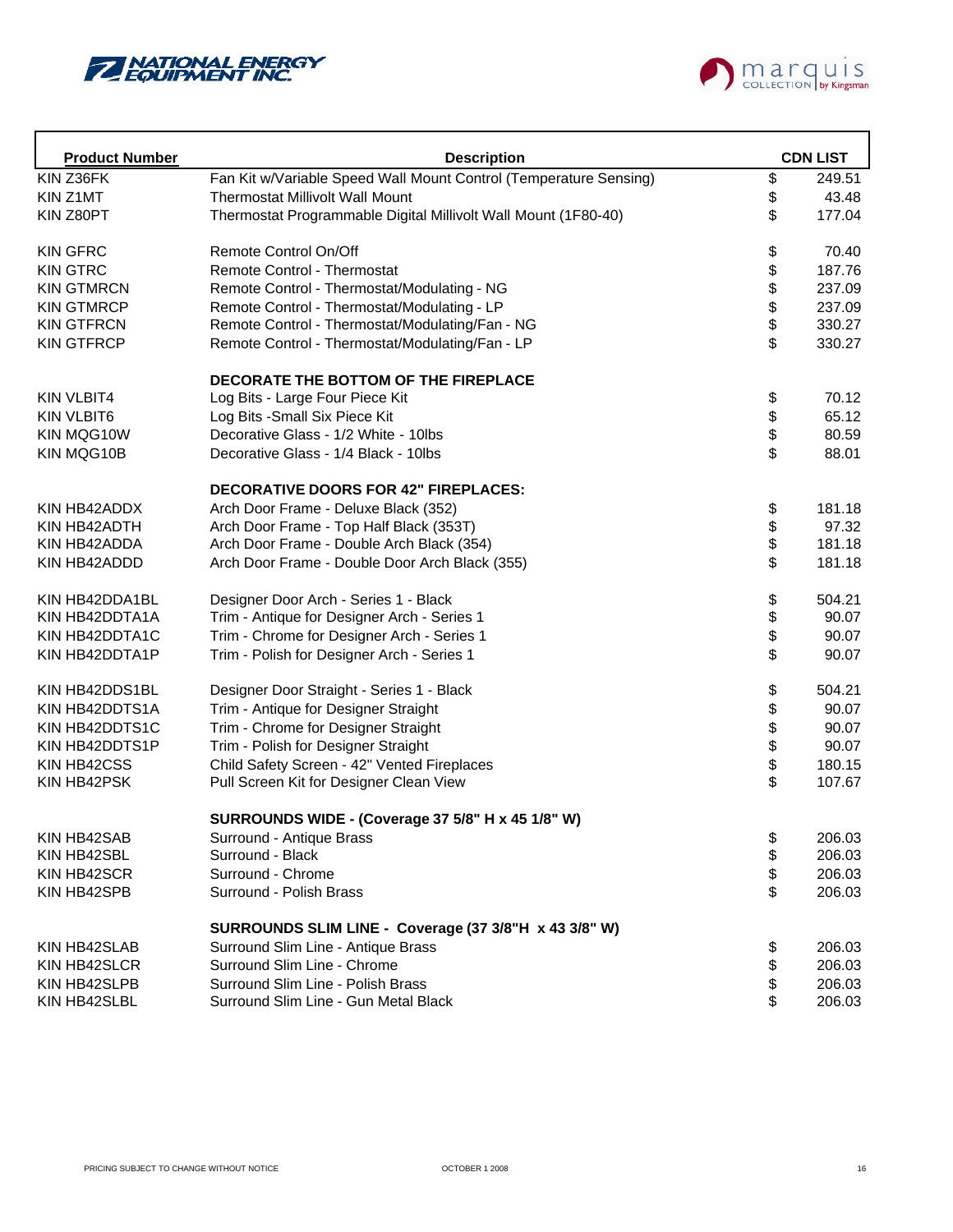



| <b>Product Number</b>                   | <b>Description</b>                                                                                                                                                                                                            |          | <b>CDN LIST</b>      |
|-----------------------------------------|-------------------------------------------------------------------------------------------------------------------------------------------------------------------------------------------------------------------------------|----------|----------------------|
| <b>SOLACE 47"</b>                       | <b>ZERO CLEARANCE DIRECT VENT GAS FIREPLACES 47" WIDE</b><br>Listed for USA/Canada, Dual Burner, Milli Volt Sit Valve with Hi/Lo Adjustment<br>Wall Switch, Four/Seven Sloped Flue, Framing 47 3/8" W x 43 1/8" H x 19 1/2" D |          |                      |
| KIN MQHBZDV4736N<br>KIN MOHBZDV4736LP   | Fireplace Decorative Top Flue, Milli Volt (as above) NG, 40,000 BTU<br>Fireplace Decorative Top Flue, Milli Volt (as above) LP, 36,000 BTU                                                                                    | \$<br>\$ | 1,861.00<br>1,861.01 |
| KIN MQHBZDV4736NE<br>KIN MOHBZDV4736LPE | Fireplace Decorative Top Flue, Electronic Ignition (as above) NG, 40,000 BTU<br>Fireplace Decorative Top Flue, Electronic Ignition (as above) LP, 36,000 BTU                                                                  | \$<br>\$ | 2,073.08<br>2,073.09 |
| KIN LOGF36                              | LOG SET OR ROCK SET: (REQUIRED FOR EACH UNIT)<br>Log Set - Fiber Split Oak                                                                                                                                                    | \$       | 355.01               |
|                                         | WHEN ORDERING ROCK SET, A ROCK SUPPORT PLATFORM<br><b>MUST ALSO BE ORDERED</b>                                                                                                                                                |          |                      |
| <b>KIN MQROCK3</b>                      | Rock Set - Contemporary Collection - Multi Color                                                                                                                                                                              | \$       | 153.23               |
| <b>KIN MQROCK2</b>                      | Rock Set - Contemporary Collection - Natural                                                                                                                                                                                  | \$       | 153.23               |
| <b>KIN MQRSP1</b>                       | Rock Support Platform (HB4736)                                                                                                                                                                                                | \$       | 145.27               |
|                                         | GRILL KIT OR DESIGNER CLEAN VIEW KIT (REQUIRED FOR EACH UNIT)                                                                                                                                                                 |          |                      |
| KIN HB47CVCK                            | Designer Clean View Circulating Kit                                                                                                                                                                                           | \$       | 354.17               |
| KIN HB47GBA                             | Grill Kit - Classic Antique Brass                                                                                                                                                                                             | \$       | 149.52               |
| KIN HB47GBC                             | Grill Kit - Classic Brushed Chrome                                                                                                                                                                                            | \$       | 149.52               |
| KIN HB47GBP                             | Grill Kit - Classic Polish Brass                                                                                                                                                                                              | \$       | 149.52               |
| KIN HB47GBL                             | Grill Kit - Black                                                                                                                                                                                                             | \$       | 90.13                |
| KIN HB47PBL                             | Panel Grill Kit - Black                                                                                                                                                                                                       | \$       | 147.40               |
|                                         | <b>MARQUIS WALL SURROUND COLLECTION</b>                                                                                                                                                                                       |          |                      |
|                                         | (A HB47CVCK must be installed in order to use a Wall Surround)                                                                                                                                                                |          |                      |
| <b>KIN MQHB47SWCCBL</b>                 | Wall Surround - Concave - Black                                                                                                                                                                                               | \$       | 1,129.32             |
| KIN MOHB47SWCCPW                        | Wall Surround - Concave - Pewter                                                                                                                                                                                              | \$       | 1,263.99             |
| <b>KIN MQHB47SWCVBL</b>                 | Wall Surround - Convex - Black                                                                                                                                                                                                | \$       | 1,129.32             |
| <b>KIN MQHB47SWCVPW</b>                 | Wall Surround - Convex - Pewter                                                                                                                                                                                               | \$       | 1,263.99             |
|                                         | <b>FIREPLACE ACCESSORIES OPTIONS:</b>                                                                                                                                                                                         |          |                      |
| KIN HB47RLT                             | Refractory Fiber Brick Liner (4 PCE) - Traditional                                                                                                                                                                            | \$       | 312.82               |
| KIN HB47RLH                             | Refractory Fiber Brick Liner (4 PCE) - Herringbone                                                                                                                                                                            | \$       | 312.82               |
| KIN HB47RRH                             | Refractory Fiber Brick Liner (4 PCE) - Red Herringbone                                                                                                                                                                        | \$       | 312.82               |
| KIN HB47PL                              | Porcelain Reflective Panel Liner (3 PCE)                                                                                                                                                                                      | \$       | 440.07               |
| KIN Z36FK                               | Fan Kit w/Variable Speed Wall Mount Control (Temperature Sensing)                                                                                                                                                             | \$       | 249.51               |
| KIN Z1MT                                | <b>Thermostat Millivolt Wall Mount</b>                                                                                                                                                                                        | \$       | 43.48                |
| KIN Z80PT                               | Thermostat Programmable Digital Millivolt Wall Mount (1F80-40)<br><b>CONTINUED ON NEXT PAGE</b>                                                                                                                               | \$       | 177.04               |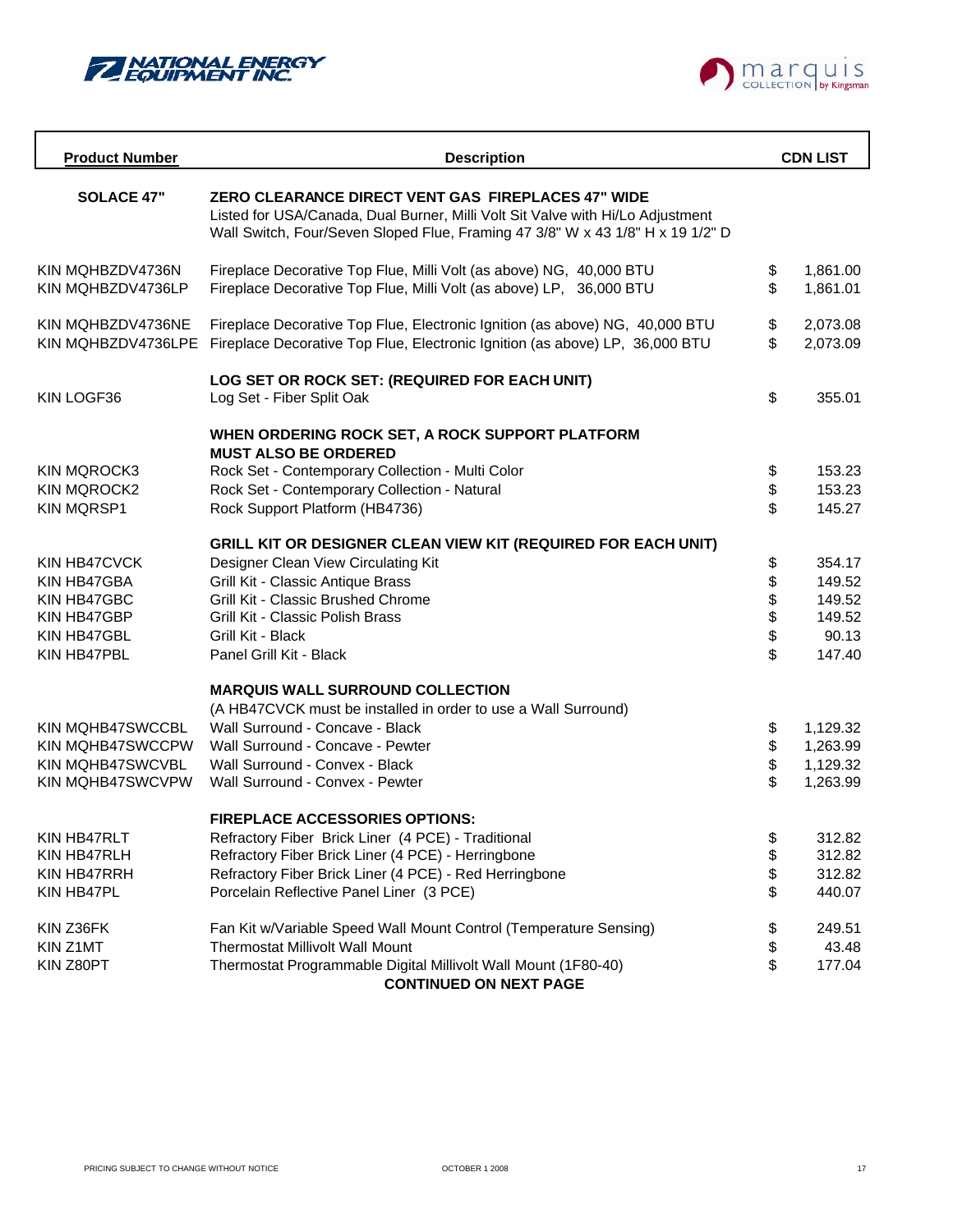



| <b>Product Number</b> | <b>Description</b>                                     |      | <b>CDN LIST</b> |
|-----------------------|--------------------------------------------------------|------|-----------------|
|                       |                                                        |      |                 |
|                       |                                                        |      |                 |
| <b>KIN GFRC</b>       | Remote Control On/Off                                  | \$   | 70.40           |
| <b>KIN GTRC</b>       | Remote Control - Thermostat                            | \$   | 187.76          |
| <b>KIN GTMRCN</b>     | Remote Control - Thermostat/Modulating - NG            | \$\$ | 237.09          |
| <b>KIN GTMRCP</b>     | Remote Control - Thermostat/Modulating - LP            |      | 237.09          |
| <b>KIN GTFRCN</b>     | Remote Control - Thermostat/Modulating/Fan - NG        |      | 330.27          |
| <b>KIN GTFRCP</b>     | Remote Control - Thermostat/Modulating/Fan - LP        | \$   | 330.27          |
|                       | DECORATE THE BOTTOM OF THE FIREPLACE                   |      |                 |
| <b>KIN VLBIT4</b>     | Log Bits - Large Four Piece Kit                        | \$   | 70.12           |
| <b>KIN VLBIT6</b>     | Log Bits - Small Six Piece Kit                         |      | 65.12           |
| KIN MQG10W            | Decorative Glass - 1/2 White - 10lbs                   | \$   | 80.59           |
| KIN MQG10B            | Decorative Glass - 1/4 Black - 10lbs                   | \$   | 88.01           |
|                       | <b>DECORATIVE DOORS:</b>                               |      |                 |
| KIN HB47ADDX          | Arch Door Frame - Deluxe Black (352)                   | \$   | 196.17          |
| KIN HB47ADTH          | Arch Door Frame - Top Half Black (353T)                | \$   | 106.04          |
| KIN HB47ADDA          | Arch Door Frame - Double Arch Black (354)              | \$   | 196.17          |
|                       | Arch Door Frame - Double Door Arch Black (355)         | \$   | 196.17          |
| KIN HB47ADDD          |                                                        |      |                 |
| KIN HB47DDA1BL        | Designer Door Arch - Series 1 - Black                  | \$   | 563.07          |
| KIN HB47DDTA1A        | Trim - Antique for Designer Arch - Series 1            | \$   | 100.74          |
| KIN HB47DDTA1C        | Trim - Chrome for Designer Arch - Series 1             | \$   | 100.74          |
| KIN HB47DDTA1P        | Trim - Polish for Designer Arch - Series 1             | \$   | 100.74          |
| KIN HB47DDS1BL        | Designer Door Straight - Series 1 - Black              | \$   | 563.07          |
| KIN HB47DDTS1A        | Trim - Antique for Designer Straight                   |      | 100.74          |
| KIN HB47DDTS1C        | Trim - Chrome for Designer Straight                    | \$   | 100.74          |
| KIN HB47DDTS1P        | Trim - Polish for Designer Straight                    | \$   | 100.74          |
| <b>KIN HB47CSS</b>    | Child Safety Screen - HB47" Vented Fireplaces          | \$   | 211.02          |
| KIN HB47PSK           | Pull Screen Kit for Designer Clean View                | \$   | 110.28          |
|                       |                                                        |      |                 |
|                       | SURROUNDS WIDE - (Coverage 43 5/8" H x 50 1/8" W)      |      |                 |
| <b>KIN HB47SAB</b>    | Surround - Antique Brass                               | \$   | 233.29          |
| KIN HB47SBL           | Surround - Black                                       | \$   | 233.29          |
| KIN HB47SCR           | Surround - Chrome                                      | \$   | 233.29          |
| KIN HB47SPB           | Surround - Polish Brass                                | \$   | 233.29          |
|                       | SURROUNDS SLIM LINE - (Coverage 43 7/16"H x 48 3/8" W) |      |                 |
| KIN HB47SLAB          | Surround Slim Line - Antique Brass                     | \$   | 233.29          |
| KIN HB47SLCR          | Surround Slim Line - Chrome                            | \$   | 233.29          |
| KIN HB47SLPB          | Surround Slim Line - Polish Brass                      | \$   | 233.29          |
| KIN HB47SLBL          | Surround Slim Line - Gun Metal Black                   | \$   | 233.29          |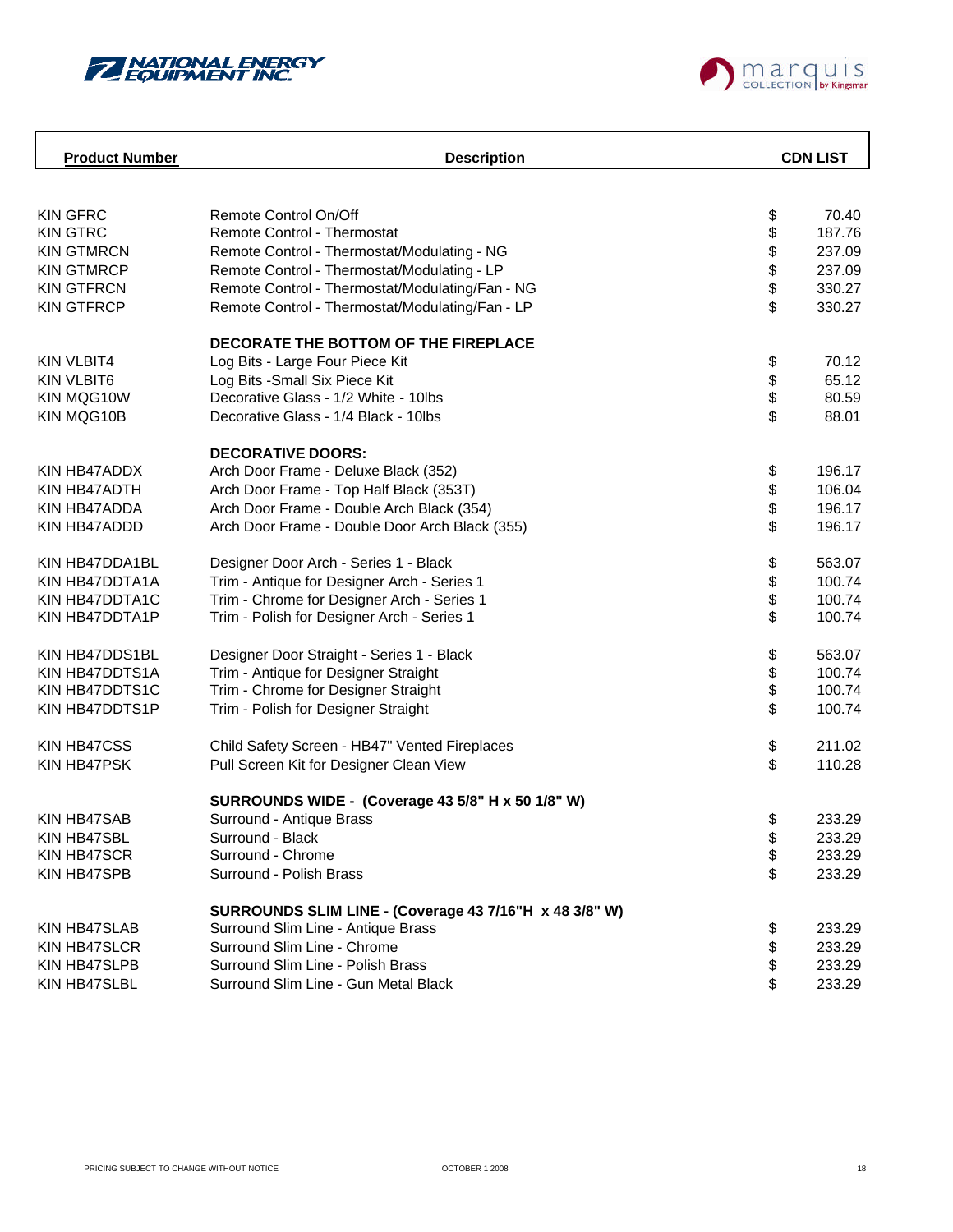



| <b>Product Number</b> | <b>Description</b>                                                          |          | <b>CDN LIST</b> |
|-----------------------|-----------------------------------------------------------------------------|----------|-----------------|
|                       | <b>VENTING ACCESSORIES:</b>                                                 |          |                 |
| <b>KIN ZDVHSK</b>     | Horizontal Round Termination Vent Starter Kit - 3 FT Length                 | \$       | 187.71          |
|                       | Horizontal Vent Termination, Wall Thimble, 36" Flex Pipe, Screws, Mill Pac. |          |                 |
|                       |                                                                             |          |                 |
| <b>KIN ZDVHSKSQ</b>   | Horizontal Square Termination Vent Starter Kit - 3 FT Length                | \$       | 223.63          |
|                       | Horizontal Vent Termination, Wall Thimble, 36" Flex Pipe, Screws, Mill Pac. |          |                 |
| KIN ZDVHSK5           | Horizontal Round Termination Vent Starter Kit - 5 FT Length                 | \$       | 202.96          |
|                       | Horizontal Vent Termination, Wall Thimble, 60" Flex Pipe, Screws, Mill Pac. |          |                 |
| KIN ZDVHSKSQ5         | Horizontal Square Termination Vent Starter Kit - 5 FT Length                | \$       | 268.15          |
|                       | Horizontal Vent Termination, Wall Thimble, 60" Flex Pipe, Screws, Mill Pac. |          |                 |
| KIN FDVVT40           | <b>Vertical Vent Termination</b>                                            | \$       | 142.88          |
| <b>KIN FDVHT</b>      | <b>Horizontal Vent Termination</b>                                          |          | 125.27          |
| <b>KIN FDVHSQ</b>     | Horizontal Square Vent Termination                                          |          | 159.44          |
| <b>KIN FDVHSS</b>     | <b>Horizontal Stucco Shield</b>                                             |          | 38.31           |
| <b>KIN ZDVST</b>      | Horizontal Snorkel Termination (34" Tall, 24" Center to Center)             | \$\$\$\$ | 331.31          |
| <b>KIN FDVHSCU</b>    | Safety Cage Universal for Horizontal Termination                            | \$       | 85.89           |
| KIN MDV38IS           | Insulation Sleeve 3ft - for Low Enclosures                                  | \$       | 38.31           |
| <b>KIN ZDVAIS</b>     | <b>Attic Insulation Shield</b>                                              | \$       | 66.26           |
| <b>KIN ZDVVOS</b>     | <b>Offset Support</b>                                                       | \$       | 27.95           |
| <b>KIN ZDVFS</b>      | <b>Firestop Spacer</b>                                                      |          | 27.95           |
| <b>KIN ZDVRS</b>      | Roof Support                                                                | \$\$\$   | 41.41           |
| <b>KIN ZDVWT</b>      | Wall Thimble (Horizontal Venting)                                           |          | 44.52           |
| <b>KIN ZDVSSLR</b>    | Siding Shield - Large Return - 2003                                         |          | 47.63           |
| KIN ZDV48GP           | Galvanized Pipe 7" Dia. x 48" (Vertical Installations)                      | \$       | 44.52           |
| <b>KIN ZDVAAF</b>     | Flashing 7" c/w Storm Collar (1/12 to7/12)                                  | \$       | 59.01           |
| KIN ZDVAF2            | Flashing 7" c/w Storm Collar (8/12 to 12/12)                                | \$       | 76.61           |
| <b>KIN ZDVAF3</b>     | Flashing 7" c/w Storm Collar Flat                                           | \$       | 73.51           |
| KIN ZDV7SC            | Storm Collar 7"                                                             | \$       | 14.49           |
| <b>KIN ZDVFK5</b>     | Flex Kit (4" & 7" Dia.) x 5' Expanded (c/w Springs, Screws, Mill Pac)       | \$       | 121.13          |
| <b>KIN ZDVFK8</b>     | Flex Kit (4" & 7" Dia.) x 8' Expanded (c/w Springs, Screws, Mill Pac)       | \$       | 170.83          |
| KIN ZDVFK20           | Flex Kit (4" & 7" Dia.) x 20' Expanded (c/w Springs, Screws, Mill Pac)      | \$       | 230.64          |
| KIN ZDVFK30           | FLEXKIT 4/7in 30ft EXP C/W HARDWARE                                         | \$       | 290.80          |
| KIN ZDVFK40           | FLEXKIT 4/7in 40ft EXP C/W HARDWARE                                         | \$       | 411.12          |
| KIN ZDV4FC            | Flex Connector 4" Diameter                                                  |          | 13.46           |
| <b>KIN ZDV7FC</b>     | Flex Connector 7" Diameter                                                  |          | 19.67           |
| KIN ZDV4FCL           | Flex Clamp 4"                                                               |          | 9.32            |
| KIN ZDV7FCL           | Flex Clamp 7"                                                               | \$\$\$\$ | 10.35           |
| KIN ZDV4SS            | Spring 4" Standoff Spacer                                                   | \$       | 10.35           |
| KIN ZDVDKA            | Dura-Vent Stove Adapter (Serenity)                                          | \$       | 50.73           |
| <b>KIN ZDVDFA</b>     | Dura-Vent Fireplace Adapter (for Gemini, Skyline, Solara, Solace)           | \$       | 90.07           |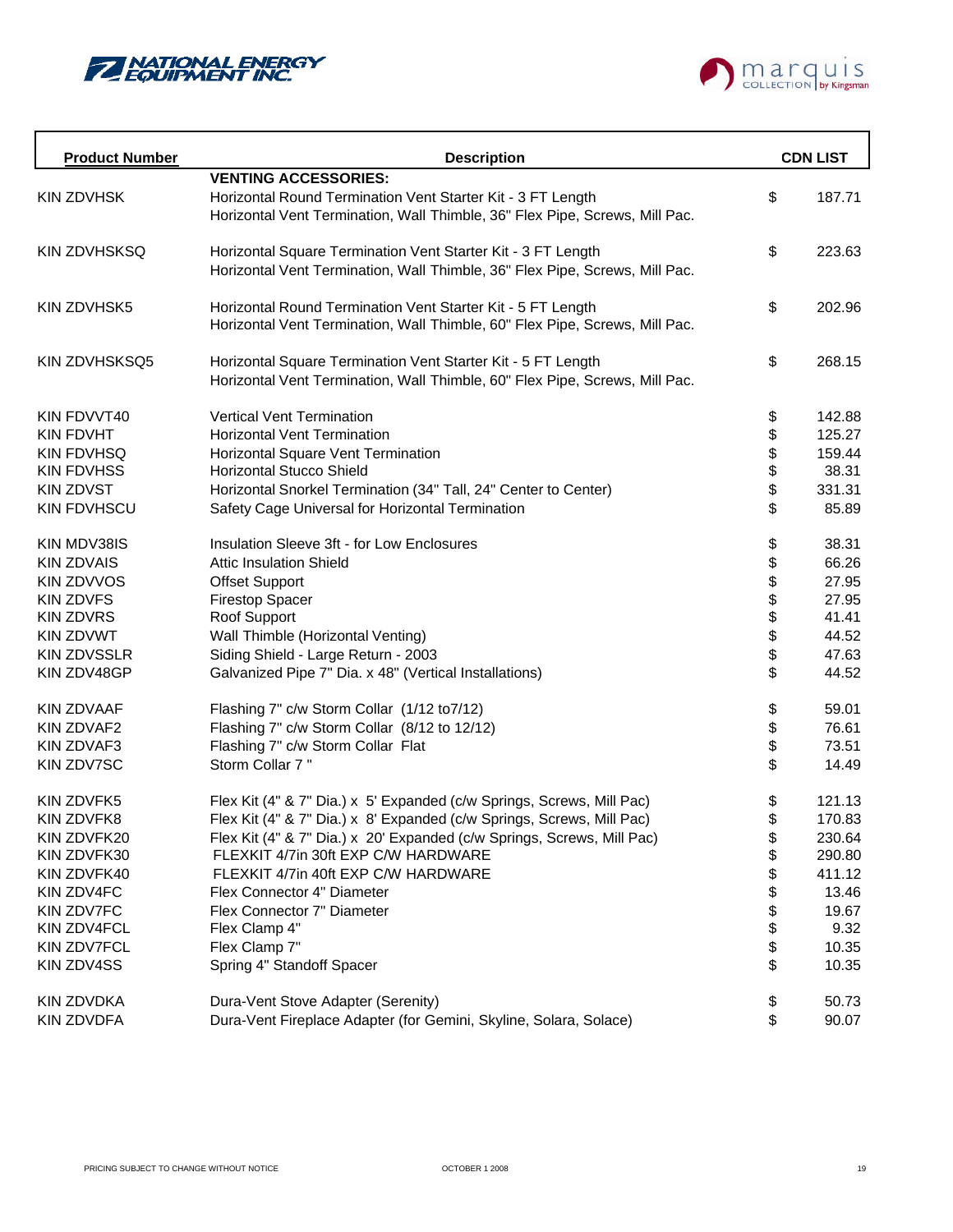



| <b>Product Number</b> | <b>Description</b>                                                             |    | <b>CDN LIST</b> |
|-----------------------|--------------------------------------------------------------------------------|----|-----------------|
|                       |                                                                                |    |                 |
|                       | KINGSMAN CROSS REFERENCE FOR MARQUIS COLLECTION ACCESSORIES:                   |    |                 |
|                       | WHEN ORDERING A ROCK SET, A ROCK SUPPORT PLATFORM                              |    |                 |
|                       | <b>MUST ALSO BE ORDERED FOR THE APPROPRIATE FIREPLACE.</b>                     |    |                 |
| <b>KIN MQROCK3</b>    | Rock Set - Contemporary Collection - Multi Color                               | \$ | 153.23          |
| <b>KIN MOROCK2</b>    | Rock Set - Contemporary Collection - Natural                                   | \$ | 153.23          |
| <b>KIN MORSP6</b>     | Rock Support Platform (ZDV6000)                                                | \$ | 145.27          |
| <b>KIN MQRSP7</b>     | Rock Support Platform (MDV31/39)                                               | \$ | 270.40          |
|                       |                                                                                |    |                 |
|                       | DECORATE THE BOTTOM OF THE FIREPLACE                                           |    |                 |
| KIN MOG10W            | Decorative Glass - 1/2 White - 10lbs                                           | \$ | 80.59           |
| KIN MQG10B            | Decorative Glass - 1/4 Black - 10lbs                                           | \$ | 88.01           |
|                       |                                                                                |    |                 |
|                       | <b>MARQUIS WALL SURROUND COLLECTION - For Use on all ZDV33/6000 Fireplaces</b> |    |                 |
|                       | when used with a Z33CVCK Designer Clean View Kit                               |    |                 |
| KIN MO33SWFBL         | Wall Surround - Flat - Black                                                   | \$ | 544.58          |
| KIN MQ33SWFPW         | Wall Surround - Flat - Pewter                                                  | \$ | 772.36          |
|                       |                                                                                |    |                 |
|                       | MARQUIS WALL SURROUND COLLECTION - For Use on ZDV3622/MDV31 Fireplaces         |    |                 |
|                       | when used with a Z36CVCK Designer Clean View Kit                               |    |                 |
| KIN MQ36SWFBL         | Wall Surround - Flat - Black                                                   | \$ | 514.56          |
| KIN MO36SWFPW         | Wall Surround - Flat - Pewter                                                  | \$ | 797.20          |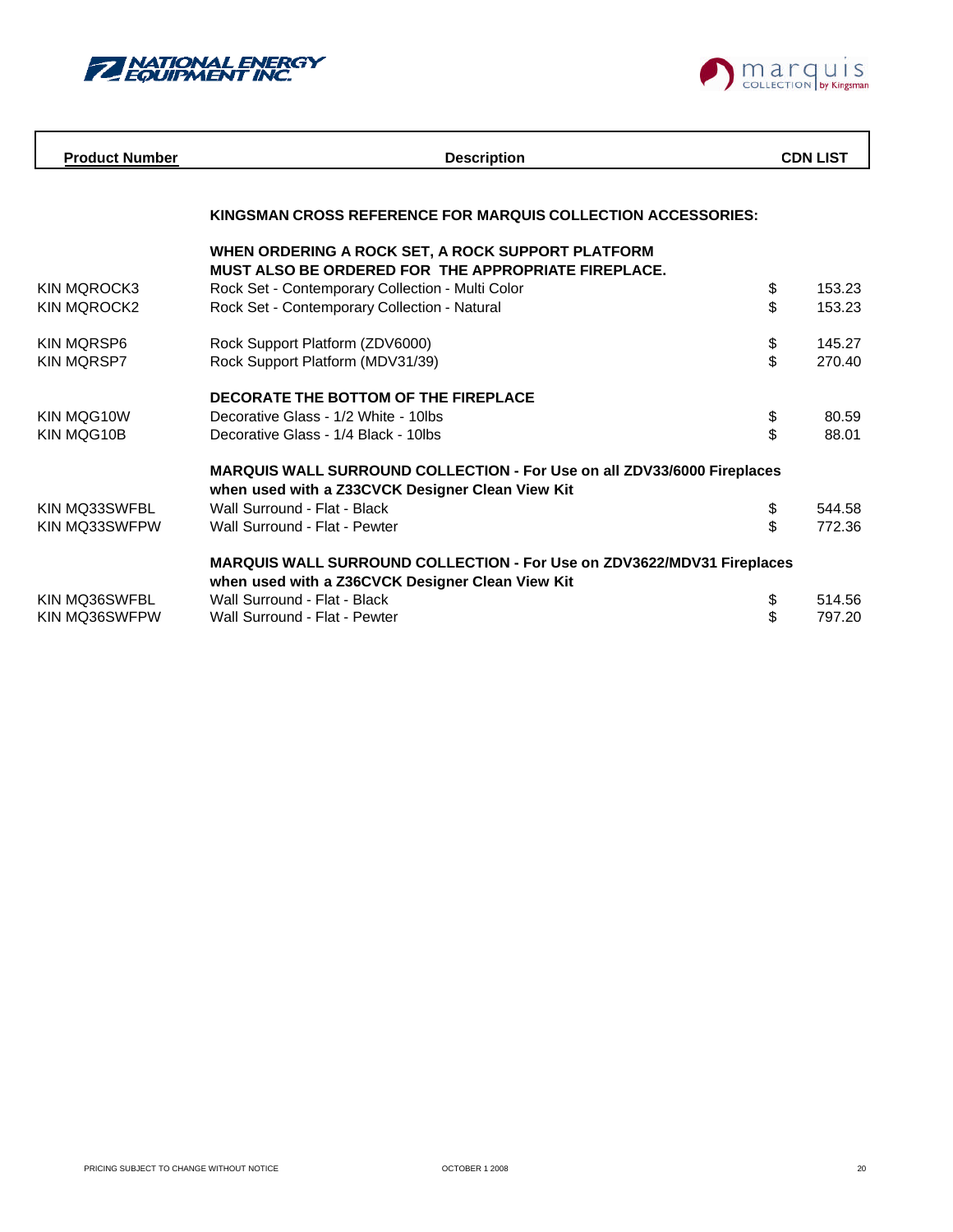



| <b>Product Number</b> | <b>Description</b>                                                                                                                                                                                                                                                                                                                                                                                                                                  | <b>CDN LIST</b> |
|-----------------------|-----------------------------------------------------------------------------------------------------------------------------------------------------------------------------------------------------------------------------------------------------------------------------------------------------------------------------------------------------------------------------------------------------------------------------------------------------|-----------------|
| <b>KIN IDV33</b>      | <b>DIRECT VENT FIREPLACE INSERT</b><br>Listed for USA/Canada as a Vented Gas Fireplace Heater, Includes Dual Burner with<br>Glowing Embers, Ceramic Glass, Millivolt Valve, Variable Speed with Thermostat<br>Controlled Blower, Two Three Inch Flues, 31,000 BTU/HR NG, 28,500 BTU/HR LP,<br>Efficiency of 75%, (Covers 34 1/2" W x 24 1/4" H without a Surround)<br>(Minimum Size of Fireplace for installation 26 1/4" W x 21 1/4" H x 14 3/8"D) |                 |
| KIN IDV33N            | Insert Direct Vent (as above) Natural Gas                                                                                                                                                                                                                                                                                                                                                                                                           | \$<br>1,751.43  |
| KIN IDV33LP           | Insert Direct Vent (as above) Liquid Propane                                                                                                                                                                                                                                                                                                                                                                                                        | \$<br>1,751.43  |
|                       | LOG SET: (REQUIRED FOR EACH UNIT)                                                                                                                                                                                                                                                                                                                                                                                                                   |                 |
| KIN LOGF35            | Log Set - Fiber Split Oak (F350, F300, IDV33)                                                                                                                                                                                                                                                                                                                                                                                                       | \$<br>270.87    |
|                       | WHEN ORDERING ROCK SET, A ROCK SUPPORT PLATFORM<br><b>MUST ALSO BE ORDERED</b>                                                                                                                                                                                                                                                                                                                                                                      |                 |
| <b>KIN MQROCK3</b>    | Rock Set - Contemporary Collection - Multi Color                                                                                                                                                                                                                                                                                                                                                                                                    | \$<br>153.23    |
| <b>KIN MQROCK2</b>    | Rock Set - Contemporary Collection - Natural                                                                                                                                                                                                                                                                                                                                                                                                        | \$<br>153.23    |
| <b>KIN MQRSP4</b>     | Rock Support Platform (IDV33/36)                                                                                                                                                                                                                                                                                                                                                                                                                    | \$<br>145.27    |
|                       | <b>GRILL KIT: (REQUIRED FOR EACH INSERT)</b>                                                                                                                                                                                                                                                                                                                                                                                                        |                 |
| KIN Z6GBA             | Grill Kit - Classic Antique Brass                                                                                                                                                                                                                                                                                                                                                                                                                   | \$<br>79.72     |
| KIN Z6GBC             | Grill Kit - Classic Brushed Chrome                                                                                                                                                                                                                                                                                                                                                                                                                  | \$<br>79.72     |
| KIN Z6GBP             | Grill Kit - Classic Polish Brass                                                                                                                                                                                                                                                                                                                                                                                                                    | 79.72           |
| KIN VI30GBL           | Grill Kit - Black                                                                                                                                                                                                                                                                                                                                                                                                                                   | \$<br>69.18     |
| KIN VI30PBL           | Panel Grill Kit - Black                                                                                                                                                                                                                                                                                                                                                                                                                             | \$<br>104.98    |
|                       | SURROUND KIT: (MAY BE REQUIRED FOR EACH INSERT)                                                                                                                                                                                                                                                                                                                                                                                                     |                 |
| KIN 133S3426B         | Surround Top - Black (1Pce) (Covers 34 1/2" W x 26 5/8" H)                                                                                                                                                                                                                                                                                                                                                                                          | \$<br>59.38     |
| KIN 133S4028B         | Surround - Black (3 Pce)<br>(Covers 40" W x 28" H)                                                                                                                                                                                                                                                                                                                                                                                                  | \$<br>129.37    |
| <b>KIN I33S4430B</b>  | Surround - Black (3 Pce)<br>(Covers 44" W x 30" H)                                                                                                                                                                                                                                                                                                                                                                                                  | \$<br>146.33    |
| KIN 133S4535B         | Surround Universal - Black (1 Pce)<br>(Covers 45" W x 35" H)                                                                                                                                                                                                                                                                                                                                                                                        | \$<br>146.33    |
|                       | Riser for Surrounds - Raises Coverage Height by 2 1/2"                                                                                                                                                                                                                                                                                                                                                                                              |                 |
| <b>KIN I33R40</b>     | Riser For Surround (2 1/2") - For Use on I33S4028B                                                                                                                                                                                                                                                                                                                                                                                                  | \$<br>113.46    |
| <b>KIN I33R44</b>     | Riser For Surround (2 1/2") - For Use on I33S4430B                                                                                                                                                                                                                                                                                                                                                                                                  | \$<br>113.46    |
| KIN IDV33RL           | Refractory Brick Liner (3 PCE)                                                                                                                                                                                                                                                                                                                                                                                                                      | \$<br>128.31    |
| KIN IDV33PL           | Porcelain Reflective Panel Liner (3 PCE)                                                                                                                                                                                                                                                                                                                                                                                                            | \$<br>231.17    |
| KIN Z1MT              | <b>Thermostat Millivolt Wall Mount</b>                                                                                                                                                                                                                                                                                                                                                                                                              | \$<br>43.48     |
| KIN Z80PT             | Thermostat Programmable Digital Millivolt Wall Mount (1F80-40)                                                                                                                                                                                                                                                                                                                                                                                      | \$<br>177.04    |
| <b>KIN GFRC</b>       | Remote Control On/Off                                                                                                                                                                                                                                                                                                                                                                                                                               | \$<br>70.40     |
| <b>KIN GTRC</b>       | Remote Control - Thermostat                                                                                                                                                                                                                                                                                                                                                                                                                         | \$<br>187.76    |
| <b>KIN GTMRCN</b>     | Remote Control - Thermostat/Modulating - NG                                                                                                                                                                                                                                                                                                                                                                                                         | \$<br>237.09    |
| <b>KIN GTMRCP</b>     | Remote Control - Thermostat/Modulating - LP                                                                                                                                                                                                                                                                                                                                                                                                         | \$<br>237.09    |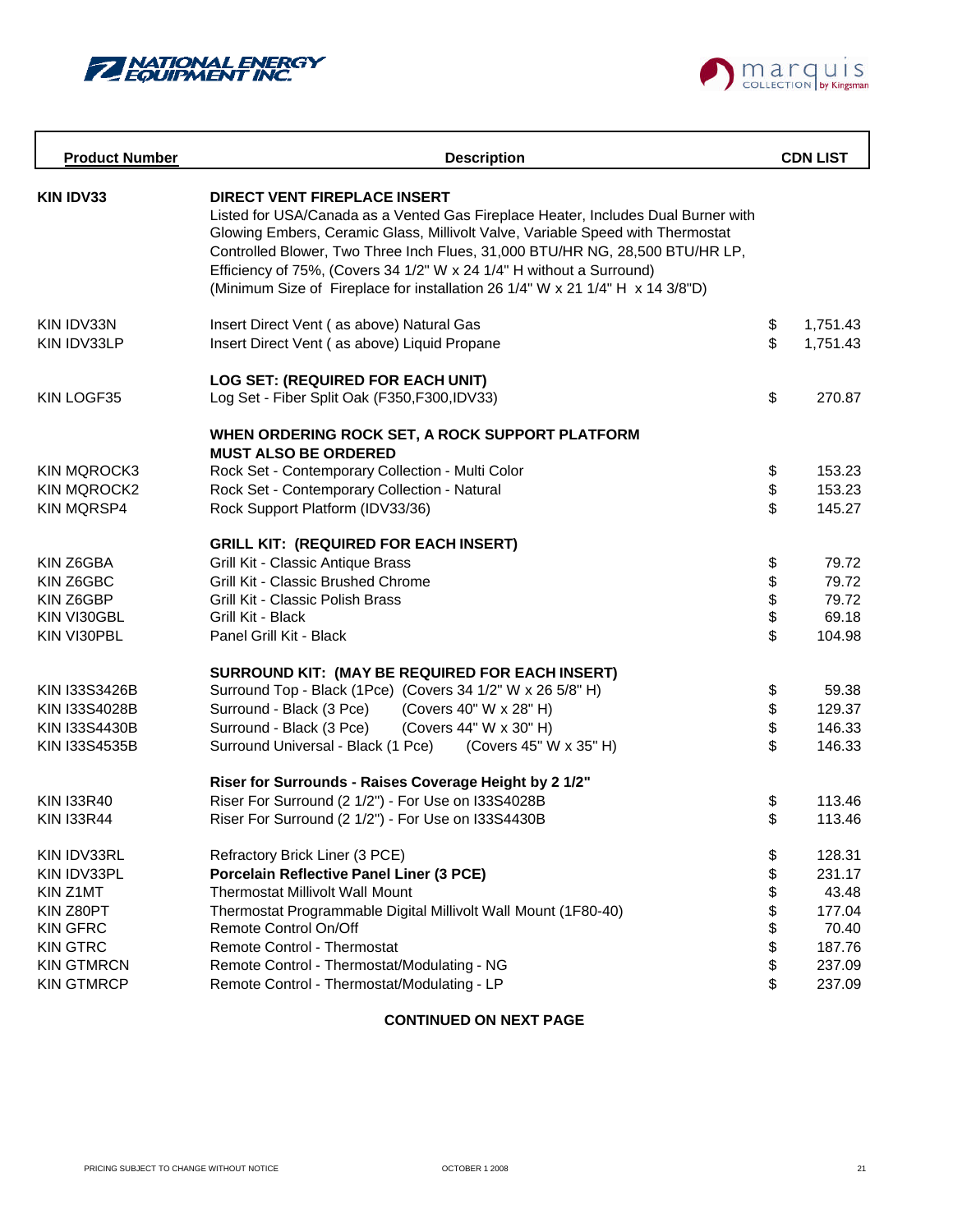



| <b>Product Number</b> | <b>Description</b>                                                               |    |        |  | <b>CDN LIST</b> |
|-----------------------|----------------------------------------------------------------------------------|----|--------|--|-----------------|
|                       | <b>DECORATIVE DOOR FRONTS FOR 33" FIREPLACES:</b>                                |    |        |  |                 |
| KIN Z33ADDX           | Arch Door Frame - Deluxe Black (352)                                             | \$ | 131.49 |  |                 |
| KIN Z33ADTH           | Arch Door Frame - Top Half Black (353T)                                          | \$ | 69.37  |  |                 |
| KIN Z33ADDA           | Arch Door Frame - Double Arch Black (354)                                        | \$ | 131.49 |  |                 |
| KIN Z33ADDD           | Arch Door Frame - Double Door Arch Black (355)                                   | \$ | 131.49 |  |                 |
| KIN Z6ADBL            | Arch Door Frame - Black                                                          | \$ | 131.49 |  |                 |
| KIN Z33CSS            | Child Safety Screen - 33" DV Fireplaces                                          | \$ | 131.49 |  |                 |
|                       |                                                                                  |    |        |  |                 |
| KIN Z33DDA1BLU        | Designer Door Arch - Series 1 - Black                                            | \$ | 429.66 |  |                 |
| KIN Z33DDTA1A         | Trim - Antique for Designer Arch - Series 1                                      | \$ | 76.61  |  |                 |
| KIN Z33DDTA1C         | Trim - Brushed Chrome for Designer Arch - Series 1                               | \$ | 76.61  |  |                 |
| KIN Z33DDTA1P         | Trim - Polish for Designer Arch - Series 1                                       | \$ | 76.61  |  |                 |
|                       |                                                                                  |    |        |  |                 |
| KIN Z33DDS1BLU        | Designer Door Straight - Series 1 - Black                                        | \$ | 429.66 |  |                 |
| KIN Z33DDS3BL         | Designer Door Straight - Series 3 - Black                                        |    |        |  |                 |
| KIN Z33DDTS1A         | Trim - Antique for Designer Straight                                             | \$ | 76.61  |  |                 |
| KIN Z33DDTS1C         | Trim - Brushed Chrome for Designer Straight                                      | \$ | 76.61  |  |                 |
| KIN Z33DDTS1P         | Trim - Polish for Designer Straight                                              | \$ | 76.61  |  |                 |
|                       |                                                                                  |    |        |  |                 |
|                       | DECORATE THE BOTTOM OF YOUR FIREPLACE                                            |    |        |  |                 |
| KIN VLBIT4            | Log Bits - Large Four Piece Kit                                                  | \$ | 70.12  |  |                 |
| KIN VLBIT6            | Log Bits - Small Six Piece Kit                                                   | \$ | 65.12  |  |                 |
|                       |                                                                                  |    |        |  |                 |
|                       | <b>VENTING COMPONENTS</b>                                                        |    |        |  |                 |
| KIN IDVVT             | Vertical Vent Termination - for IDV33 (3/3")                                     | \$ | 139.97 |  |                 |
| KIN IDVFK25           | Flex Pipe Kit (2 x 3" Diameter x 25FTGas Flex Liner, Mill Pac, Screws & Washers) | \$ | 264.04 |  |                 |
| <b>KIN IDVLCP</b>     | Block Off Plate - For Lower Chase (11 3/4" x 14 3/4")                            | \$ | 28.63  |  |                 |
| KIN ZDV3FC            | Flex Connector 3" Diameter                                                       | \$ | 13.79  |  |                 |
|                       |                                                                                  |    |        |  |                 |

KIN \* If using Simpson Duravent, order Termination (#0991) and Adapter (#0923GK) plus appropriate lengths of 3" pipe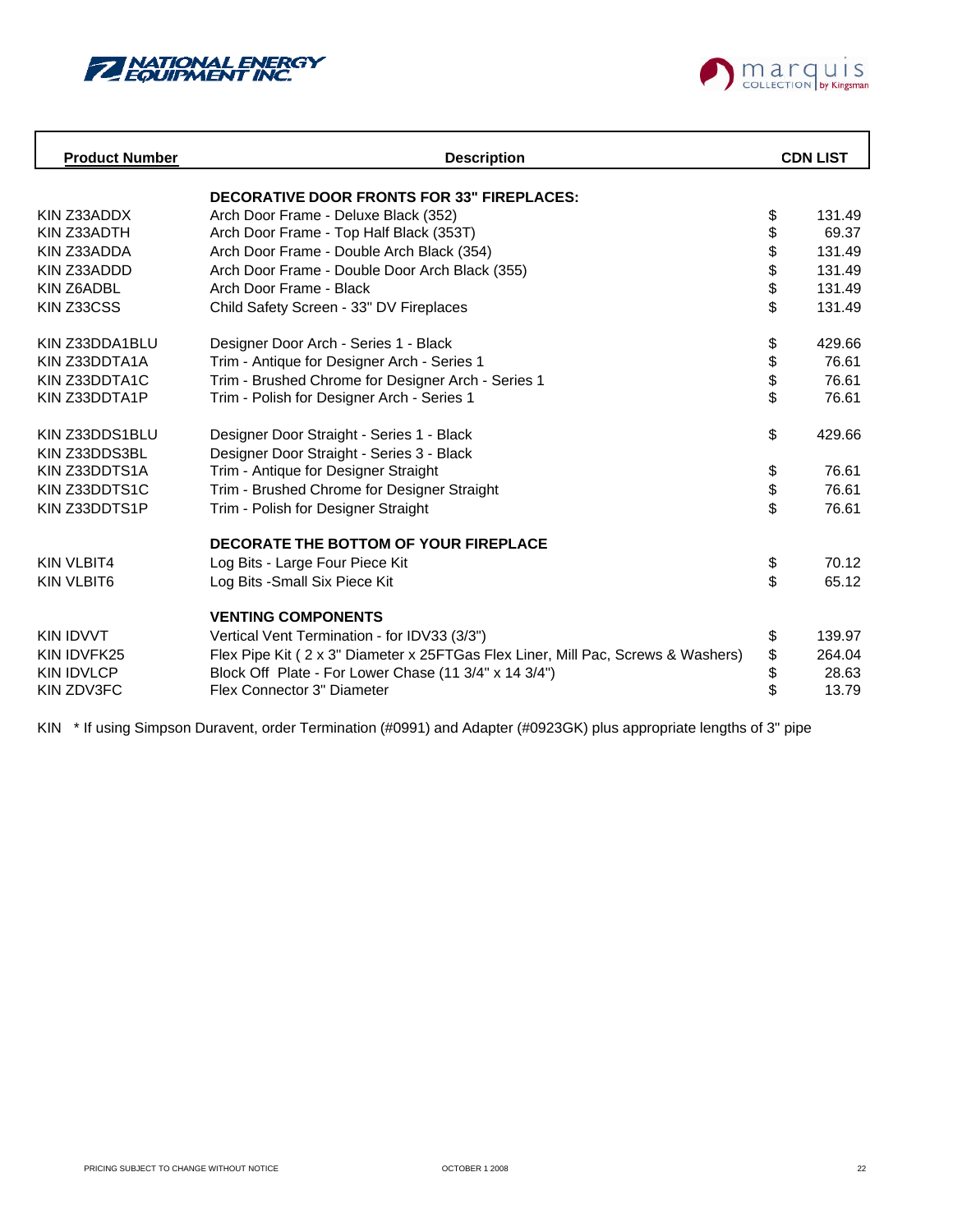



| <b>Product Number</b> |                                                                                                         | <b>Description</b>                                                                                                                                                                                                                                                                                                                   |                                           | <b>CDN LIST</b> |
|-----------------------|---------------------------------------------------------------------------------------------------------|--------------------------------------------------------------------------------------------------------------------------------------------------------------------------------------------------------------------------------------------------------------------------------------------------------------------------------------|-------------------------------------------|-----------------|
| <b>KIN IDV36</b>      | <b>DIRECT VENT FIREPLACE INSERT</b><br>Efficiency of 75%, (Covers 39" W x 28 3/4" H without a Surround) | Listed for USA/Canada as a Vented Gas Fireplace Heater, Includes Dual Burner with<br>Glowing Embers, Ceramic Glass, Millivolt Valve, Variable Speed with Thermostat<br>Controlled Blower, Two Three Inch Flues, 34,250 BTU/HR NG, 30,000 BTU/HR LP,<br>(Minimum Size of Fireplace for installation 30 3/4" W x 25 5/8" H x 14 1/2"D) |                                           |                 |
| KIN IDV36N            | Insert Direct Vent (as above) Natural Gas                                                               |                                                                                                                                                                                                                                                                                                                                      | $\, \, \raisebox{12pt}{$\scriptstyle \$}$ | 2,071.55        |
| KIN IDV36LP           | Insert Direct Vent (as above) Liquid Propane                                                            |                                                                                                                                                                                                                                                                                                                                      | \$                                        | 2,071.56        |
|                       | LOG SET: (REQUIRED FOR EACH UNIT)                                                                       |                                                                                                                                                                                                                                                                                                                                      |                                           |                 |
| KIN LOGF35            | Log Set - Fiber Split Oak (F350, F300, IDV33, IDV36)                                                    |                                                                                                                                                                                                                                                                                                                                      | \$                                        | 270.87          |
| KIN LOGF36            | Log Set - Fiber Split Oak (IDV36)                                                                       |                                                                                                                                                                                                                                                                                                                                      | \$                                        | 355.01          |
|                       | WHEN ORDERING ROCK SET, A ROCK SUPPORT PLATFORM<br><b>MUST ALSO BE ORDERED</b>                          |                                                                                                                                                                                                                                                                                                                                      |                                           |                 |
| <b>KIN MQROCK3</b>    | Rock Set - Contemporary Collection - Multi Color                                                        |                                                                                                                                                                                                                                                                                                                                      | \$                                        | 153.23          |
| <b>KIN MQROCK2</b>    | Rock Set - Contemporary Collection - Natural                                                            |                                                                                                                                                                                                                                                                                                                                      | \$                                        | 153.23          |
| <b>KIN MQRSP4</b>     | Rock Support Platform (IDV33/36)                                                                        |                                                                                                                                                                                                                                                                                                                                      | \$                                        | 145.27          |
|                       | <b>GRILL KIT: (REQUIRED FOR EACH INSERT)</b>                                                            |                                                                                                                                                                                                                                                                                                                                      |                                           |                 |
| KIN IDV36GBA          | Grill Kit - Classic Antique Brass                                                                       |                                                                                                                                                                                                                                                                                                                                      | \$                                        | 126.19          |
| KIN IDV36GBC          | Grill Kit - Classic Brushed Chrome                                                                      |                                                                                                                                                                                                                                                                                                                                      | \$                                        | 126.19          |
| KIN IDV36GBP          | Grill Kit - Classic Polish Brass                                                                        |                                                                                                                                                                                                                                                                                                                                      | \$                                        | 126.19          |
| KIN IDV36GBL          | Grill Kit - Black                                                                                       |                                                                                                                                                                                                                                                                                                                                      | \$                                        | 81.65           |
| KIN IDV36PBL          | Panel Grill Kit - Black                                                                                 |                                                                                                                                                                                                                                                                                                                                      | \$                                        | 119.82          |
|                       | SURROUND KIT: (MAY BE REQUIRED FOR EACH INSERT)                                                         |                                                                                                                                                                                                                                                                                                                                      |                                           |                 |
| KIN 136S3931B         | Surround Top - Black (1Pce)                                                                             | (Covers 39" W x 31 3/4" H)                                                                                                                                                                                                                                                                                                           | \$                                        | 66.81           |
| <b>KIN I36S4432B</b>  | Surround - Black (3 Pce)                                                                                | (Covers 44" W x 32 3/8" H)                                                                                                                                                                                                                                                                                                           | \$                                        | 159.06          |
| <b>KIN I36S4736B</b>  | Surround Universal - Black (1 Pce)                                                                      | (Covers 47" W x 36" H)                                                                                                                                                                                                                                                                                                               | \$                                        | 159.06          |
|                       | Riser for Surrounds - Raises Coverage Height by 2 1/2"                                                  |                                                                                                                                                                                                                                                                                                                                      |                                           |                 |
| <b>KIN I33R40</b>     | Riser For Surround (2 1/2") - For Use on I36S3931B                                                      |                                                                                                                                                                                                                                                                                                                                      | \$                                        | 113.46          |
| <b>KIN I33R44</b>     | Riser For Surround (2 1/2") - For Use on I36S4432B                                                      |                                                                                                                                                                                                                                                                                                                                      | \$                                        | 113.46          |
| KIN IDV36RLT          | Refractory Fiber Brick Liner (3 PCE) - Traditional                                                      |                                                                                                                                                                                                                                                                                                                                      | \$                                        | 165.42          |
| KIN IDV36RLH          | Refractory Fiber Brick Liner (3 PCE) - Herringbone                                                      |                                                                                                                                                                                                                                                                                                                                      | \$                                        | 165.42          |